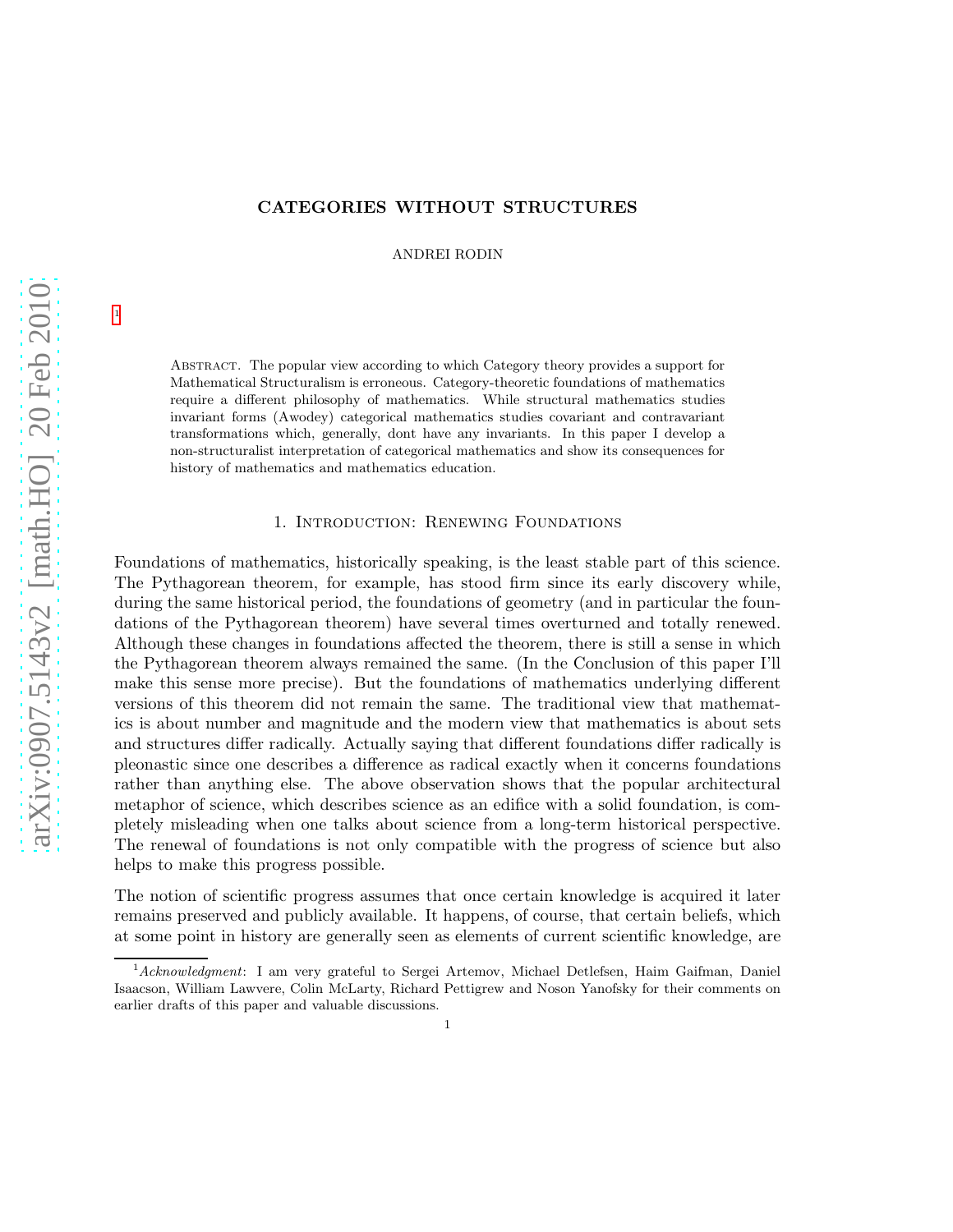later refuted and disqualified. However, the notion of scientific progress concerns knowledge itself, not our current beliefs about what does and what does not qualify as knowledge. Blurring the distinction between true knowledge and related beliefs would render the notion of progress incoherent. So let me now ignore the issue of belief revision and ask a different question: Where is ready-made knowledge preserved and how does it endure through human history?

According to Popper, [\[24\]](#page-27-0) scientific knowledge and other products of the human intellect live in a special metaphysical domain that he calls the *Third World*. The First World on Popper's account is the world of physical processes and physical objects while the *Second* World is that of mental states. Popper's rationale behind his notion of Third Worlds is that it avoids reducing knowledge to either mental states or physical processes:

Knowledge in the objective sense consists not of thought processes but of thought contents. It consists of the content of our linguistically formulated theories; of that content which can be, at least approximately, translated from one language into another . The objective thought content is that which remains invariant in a reasonably good translation. Or more realistically put: the objective thought content is what the translator tries to keep invariant, even though he may at times find this task impossibly difficult. (Italic is Popper's, underlining mine)

What is relevant to our present discussion here is not Popper's metaphysical argument but the way in which Popper thinks about thought contents in general and the content of scientific theories in particular. As a matter of course Popper doesn't identify content with its linguistic expression. He describes content as an invariant of linguistic translations of a given expression from one language into another. Using today's popular mathematical jargon we would say that Popper thinks here of the thought content as a linguistic pattern taken "up to translation".

I claim that Popper's notion of thought content fails to account for the long-term endurance of scientific, and in particular mathematical, knowledge. His theory better applies to the content of a religious doctrine rather than scientific content. A teacher of religion may indeed translate a sacred text of his religion to his less educated pupils doing his best to keep the original sense invariant. Even if the spirit of a religion is not generally reducible to the letter most developed religions use sacred texts as a means of preserving their identities over generations. But science proceeds very differently. A mathematical teacher - or at least a good mathematical teacher - doesn't try to transmit to her students the invariant content of some canonical text. Teaching the Pythagorean theorem today she doesn't "try to keep invariant" what Euclid wrote about it some 2300 years ago but rather she relies on modern textbooks. If the notion of a canonical text makes a sense in science at all, it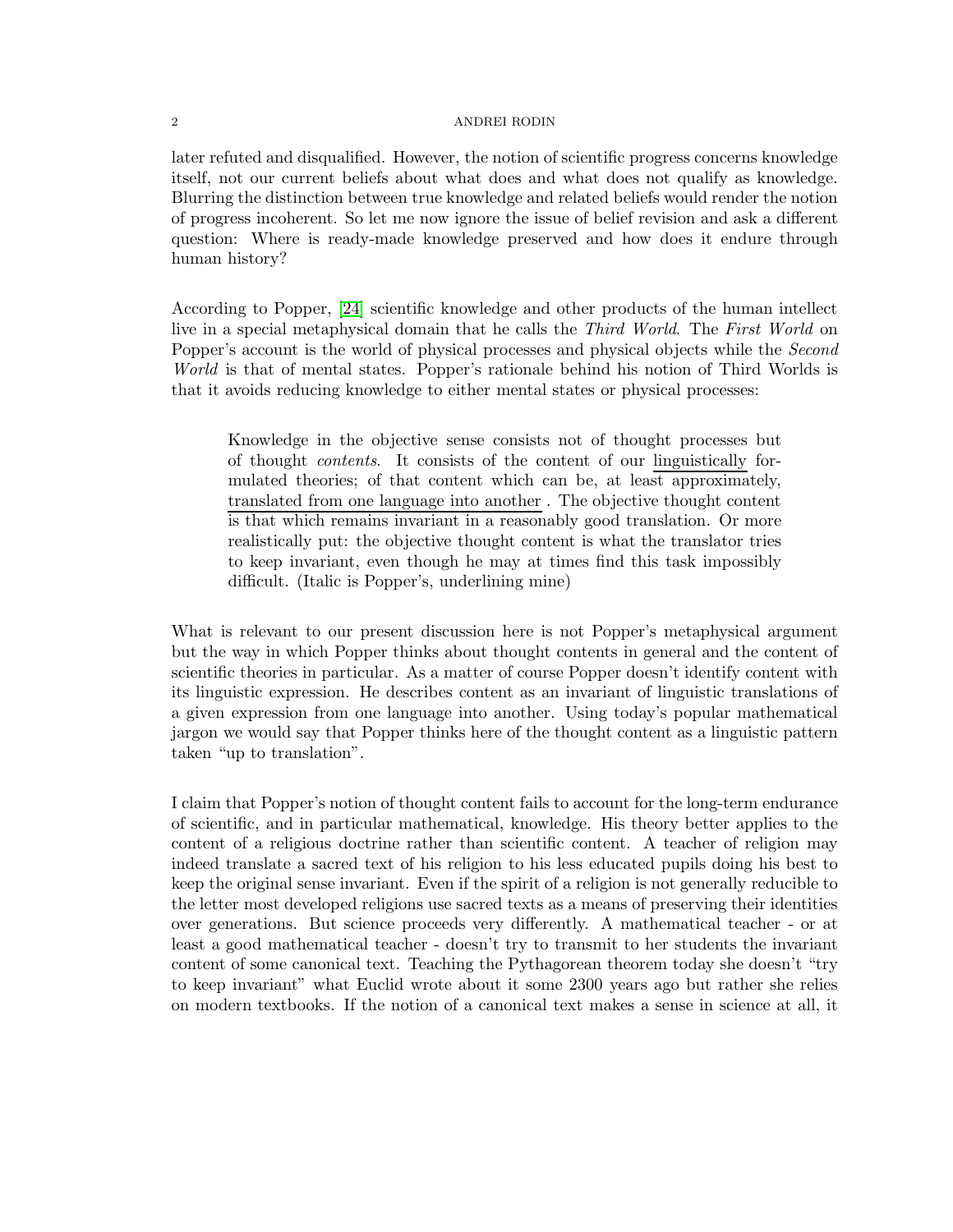should be stressed that canonical scientific texts get quickly outdated, are revised, updated and periodically wholly rewritten.<sup>[2](#page-2-0)</sup>

Notice the difference between this latter kind of revision and the belief revision I mentioned earlier. Euclid's book in its original form is no longer in use in schools, but not because some of Euclid's propositions have been judged false by authorities of education. The fact that Euclid fails to meet today's standard of mathematical rigor is not the reason either, because elementary textbooks anyway do not meet and are not supposed to meet such a standard. The principal reason why Euclid's Elements is no longer used in schools is this: this book no longer provides a satisfactory basis for a study of more advanced and more specific branches of mathematics. It did this job perfectly for quite a while but lost this capacity when mathematics essentially changed its shape. This dynamic is closely related to mathematical progress but it cannot itself be described as progress. Kids learning mathematics are hardly more intelligent today than they were a hundred years ago. Their learning capacities have hardly essentially increased. But today's kids should be prepared to use and further develop mathematics, which significantly progressed during the passed century. This is why they need a new curriculum.

This new curriculum cannot be just an extension of an older curriculum, because this would require an increase of pupils' learning capacities. So they should study a different mathematics from the beginning of their studies. This is why the evolution of mathematical curricula is not progressive in the precise sense of the term.

True, older and newer elementary mathematics textbooks typically share some material. For example older and newer geometry textbooks usually include the Pythagorean theorem. Here is the Pythagorean theorem as it appears in Euclid's Elements (Proposition 1.47):

(1) In right-angled triangles the square on the side subtending the right angle is equal to the squares on the sides containing the right angle.

<span id="page-2-0"></span><sup>&</sup>lt;sup>2</sup>Euclid's *Elements* are often referred to as a typical example of a canonical mathematical text. It is often said that until recently people used this book as a Bible of geometry. In fact this alleged stickiness to Euclid's letter never existed. To see this it is sufficient to look more precisely into books titled Euclid's Elements published before the 19th century. One finds a surprisingly diverse literature under this title. Early publishers and translators of Euclid's Elements tried to produce a sound mathematical textbook rather than reproduce a canonical text. They didn't hesitate to improve on earlier editions of the Elements when they judged this appropriate. According to today's common standard the existing early editions of the Elements don't qualify as different versions of the same text. Any of these people could get today a copyright as the author of his Euclid's Elements. The notion of being an author is certainly changed since then. Today's canonical Greek edition of Euclid's Elements [\[7\]](#page-26-0) was not produced by Heiberg and his assistant Menge until the end of 19th century ; noticeably these people were philologists, not mathematicians. So the idea of reproducing Euclid's text literally and translate it into modern languages "keeping its content invariant" is relatively recent; it is relevant to the history of mathematics rather than to mathematics itself. It should be also stressed that since the 17th century (a modernized version of) Euclid's Elements was no longer the only geometry textbook on the market. Arnauld and some other authors produced their own original textbooks.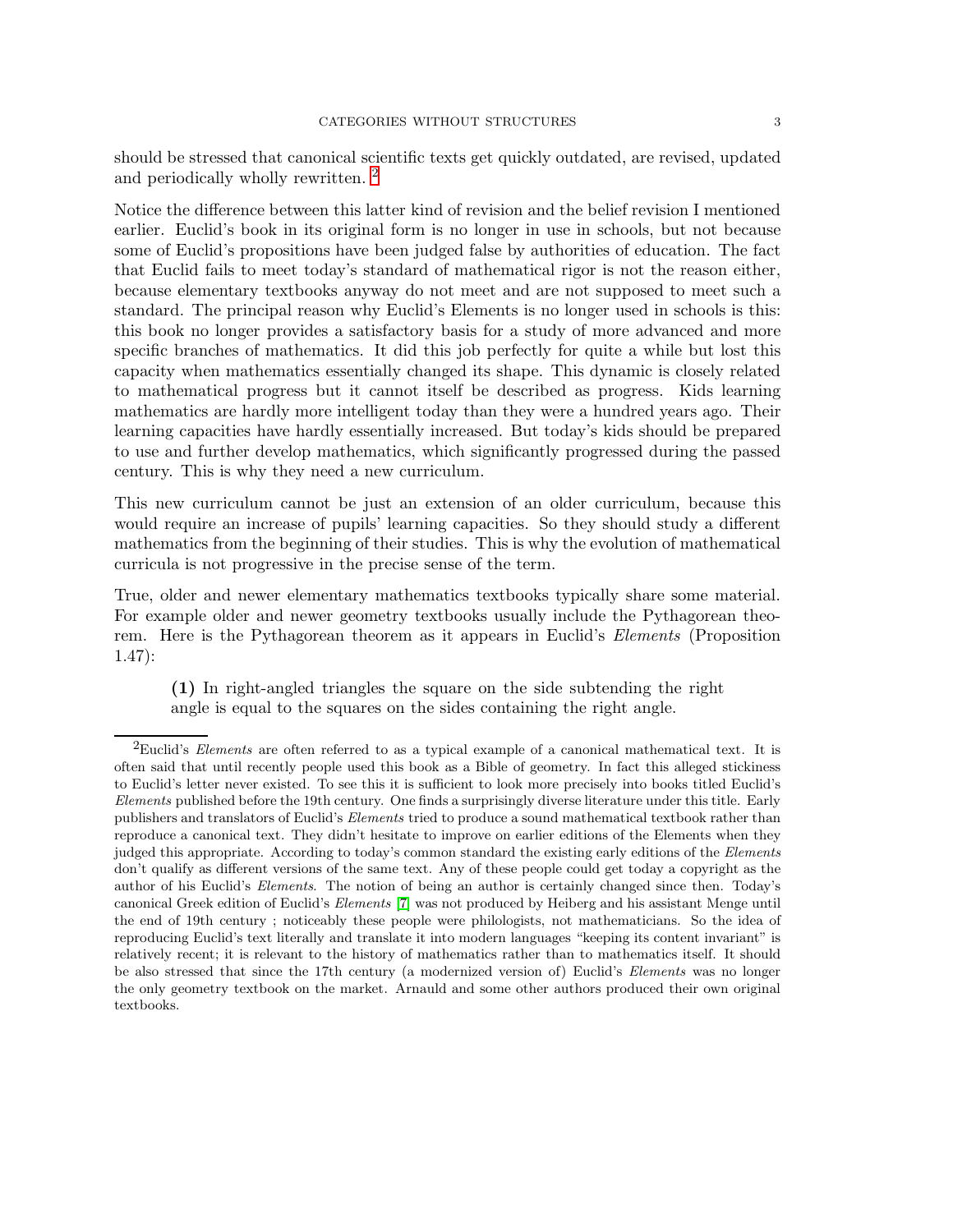And here is how the same theorem appears in a modern textbook  $[6]$ ,  $[6]$ ,  $[209]$ , slightly modified): <sup>[3](#page-3-0)</sup>

(2) If two non-zero vectors x and y are orthogonal then $(y - x)^2 = y^2 + x^2$ 

In order to interpret the two propositions correctly, one must be careful. Euclid speaks here not about the areas of the squares but about the squares themselves: saying that the two smaller squares (taken together) are equal to the bigger square he means, roughly, that the bigger square can be composed out of pieces of the smaller squares. The minus sign on the left side of  $(y - x)^2 = y^2 + x^2$  and the plus sign on the right don't stand for mutually inverse operations since the former operation applies to vectors while the latter applies to real numbers. Vectors, numbers, and operations with these things are construed here as structured sets. In order to interpret correctly not only the two statements but also their proofs much more needs to be said about their corresponding theories. In particular, much needs to be said about the structuralist set-theoretic foundations of mathematics developed in Doneddu's book and the foundations of Greek (and more specifically Euclid's) mathematics. But even without going into these details it is clear that the difference between (1) and (2) is not superficially linguistic. The two versions of the Pythagorean theorem differ in their foundations, i.e., differ radically. And yet they express the same theorem!

In the Conclusion of this paper I'll come back to this example and say more about it. But what has been already said already suffices for showing that Popper's account of thought content doesn't apply to mathematics as far as this science is viewed historically. Whatever the mathematical content might be, it cannot be described as an invariant of linguistic translation; the notion of linguistic translation doesn't help one to account for the longterm endurance of mathematical knowledge. The same is true of science in general. Unlike religious doctrines, poems, musical symphonies, and a few other inhabitants of Popper's Third World, scientific knowledge endures long-term through permanent revision rather than through mere repetition of linguistic patterns or retention of translational invariants, as Popper suggests. Above I described this revision as a pedagogical necessity. But it has also a philosophical aspect. I claim that the continual questioning, revision and renewal of foundations is a distinctive way in which science endures through time and progresses. This "unended quest" (to use Popper's word) concerns not only new yet unexplored domains of reality; it also concerns what is already known and well established.

The renewal of foundations amounts to the dialectical refutation of older foundations and the dialectical positing of new foundations. This activity is philosophical rather than purely

Two non-zero vectors x and y are orthogonal if and only if  $(y - x)^2 = y^2 + x^2$ 

<span id="page-3-0"></span><sup>3</sup>The original version reads

I use for my example only the "only if" part of the statement. Euclid counts the converse of his 1.47 as a separate Proposition 1.48. Doneddu makes both propositions into one theorem. I have modified Donnedou's theorem because this obvious difference is irrelevant to my argument.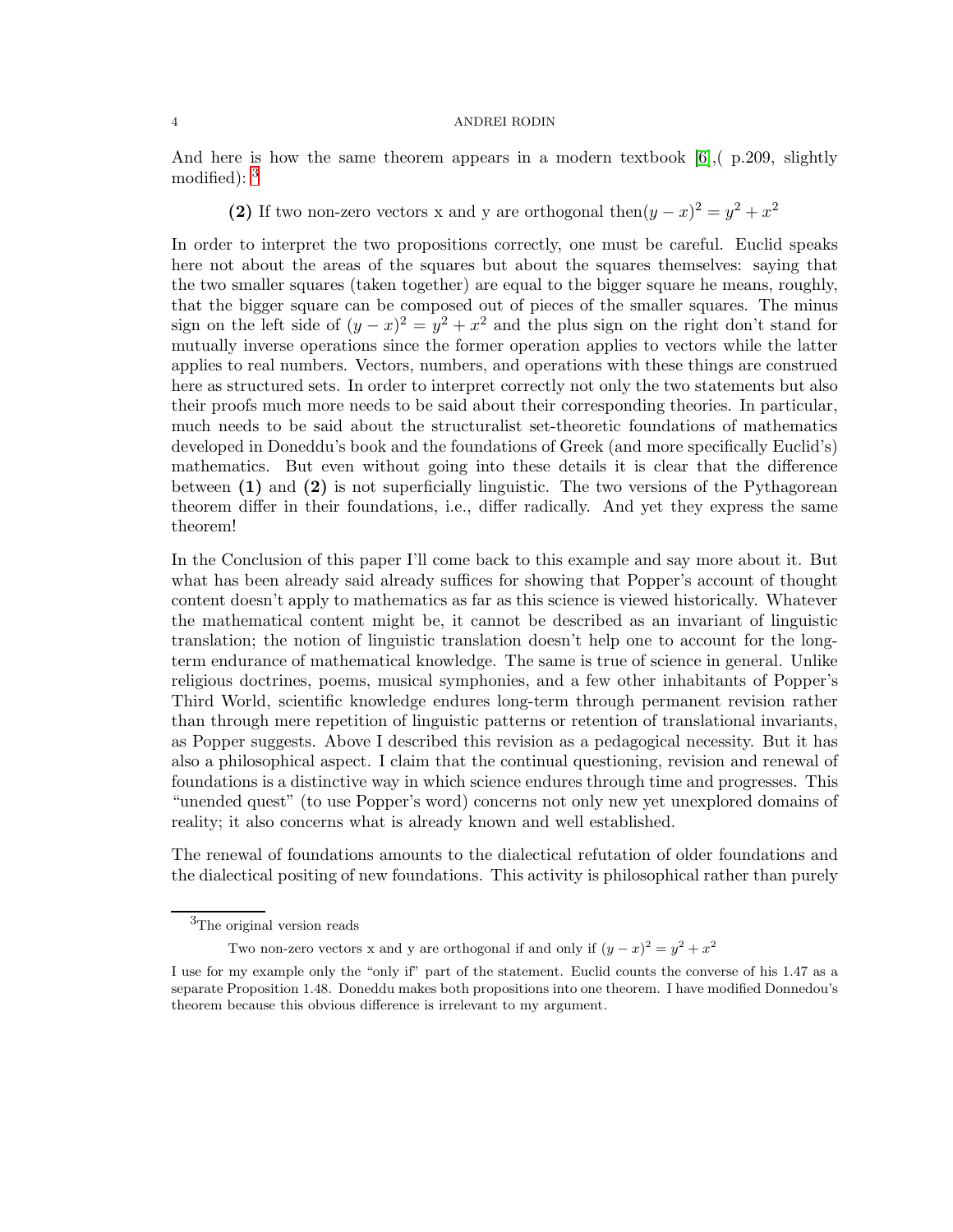scientific. In this latter respect my view is traditional and qualifies as a form of foundationalism. But I also think that the notion of foundation does not make sense in abstraction from what it is (or what it is supposed to be) the foundation of. The historical performance of dialectically posited foundations crucially depends on what scientists (including mathematicians) do with foundations. So my scientific foundationalism implies the need for close cooperation between philosophy and science but definitely not the subordination of one of the two parties to the other. I subscribe to the following strong claim about the nature of scientific foundations:

A foundation makes explicit the essential general features, ingredients, and operations of a science, as well as its origins and generals laws of development. The purpose of making these explicit is to provide a guide to the learning, use, and further development of the science. A "pure" foundation that forgets this purpose and pursues a speculative "foundations" for its own sake is clearly a nonfoundation.[\[19\]](#page-27-1)

# 2. Claims and Slogans

The above generalities help me to formulate the principal purpose of this paper. I shall consider Mathematical Structuralism as a particular project in foundations of mathematics but not as a speculative view on mathematics developed for its own sake. To proponents of Mathematical Structuralism in this latter sense I have nothing more specific to say except that I disagree with them on more general grounds, as explained in the above Introduction. I claim that Structuralism has been extremely successful in twentieth-century mathematics but now has been already worked out and should be abandoned. Recent developments in mathematics call (as ever) for renewal of foundations. My more specific claim concerns Category theory. This theory emerged in the mid-twentieth century within structural mathematics. Many proponents of Category theory believe that this theory is capable of providing better foundations for structural mathematics than the standard set-theoretic foundations used in the structural mathematics earlier (see Section 7 below). I share with these people their enthusiasm about making Category theory into a new foundations of mathematics but I don't believe that mathematics built on these new foundations can or should be structural. <sup>[4](#page-4-0)</sup>

I claim, on the contrary, that Category theory brings about a new understanding of mathematics, which is connected to Structuralism historically and dialectically, but that is itself quite different. In what follows I shall try to present and develop this new view. I shall occasionally call this new view "categorical" but leave it to others to invent a new ism for it. However, following a fashion, I shall propose a polemical slogan. In the end of his [\[2\]](#page-26-2) Awodey puts forward the following structuralist slogan:

<span id="page-4-0"></span> $^{4}$ By structural mathematics I understand mathematics built on foundations complying with principles of Mathematical Structuralism. A canonical example of structural mathematics is given by [\[3\]](#page-26-3).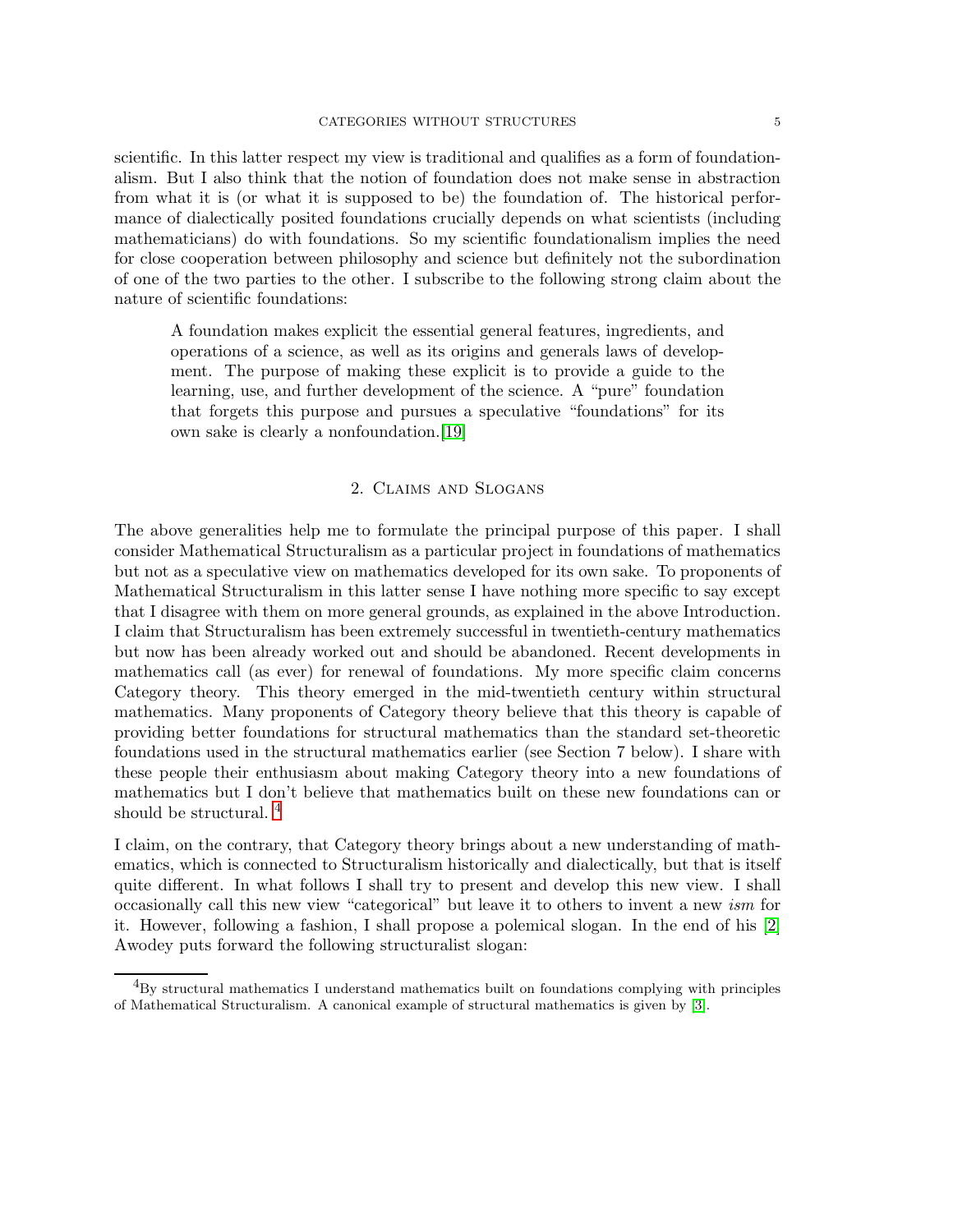The subject matter of pure mathematics is invariant form, not a universe of mathematical objects consisting of logical atoms.

I counter this slogan with the following one:

The subject matter of pure mathematics is transformation, not invariant form.

The rest of this paper is organized as follows. First, I briefly discuss Mathematical Structuralism, its historical origins and its relation to Set theory and Category theory. Here I explain reasons why MacLane, Awodey, and some other people believe that Category theory provides a support for Mathematical Structuralism. Then I provide my critical arguments against this view arguing that the notion of category should be viewed as generalization of that of structure rather than as a specific kind of structure. Further I analyze Lawvere's paper [\[18\]](#page-27-2) on categorical foundations and show that the author begins this paper with a version of structuralist foundations but then proceeds with a very different project that still waits to be accomplished. I conclude with an attempt to outline the new categorical view on mathematics explicitly.

## 3. Mathematical Structuralism

Here is how a mathematical structure is described by a working mathematician for a philosophical reader:

All infinite cyclic groups are isomorphic, but this infinite group appears over and over again - in number theory, in ornaments, in crystallography, and in physics. Thus, the "existence" of this group is really a many-splendored matter. An ontological analysis of things simply called "mathematical objects" is likely to miss the real point of mathematical existence. [\[21\]](#page-27-3)

For a philosophical reader who doesn't know what the infinite cyclic group is (and also for the sake of my argument) I propose a modification of MacLane's example that amounts to a replacement of the words "infinite cyclic group" by the words "number three" and the word "isomorphic" by the word "equal":

All threes are equal but this number appears over and over again - in number theory, in ornaments .... Thus the "existence" of this number is really a many-splendored matter.

Indeed the familiar number three is just as promiscuous as the infinite cyclic group or perhaps even more promiscuous. It equally "appears" (to use MacLane's word) both inside and outside mathematics: in a trio of apples, a trio of points, a trio of groups, a trio of numbers or a trio of anything else. As in MacLane's example, there is a systematic ambiguity between the plural and the singular forms of nouns in our talk about numbers. (Notice MacLane's talk about "all infinite cyclic groups" and "this infinite group" in the same sentence; in my paraphrase I talk similarly about a number.) This analogy reveals a traditional aspect of Structuralism, which often remains unnoticed when people stress the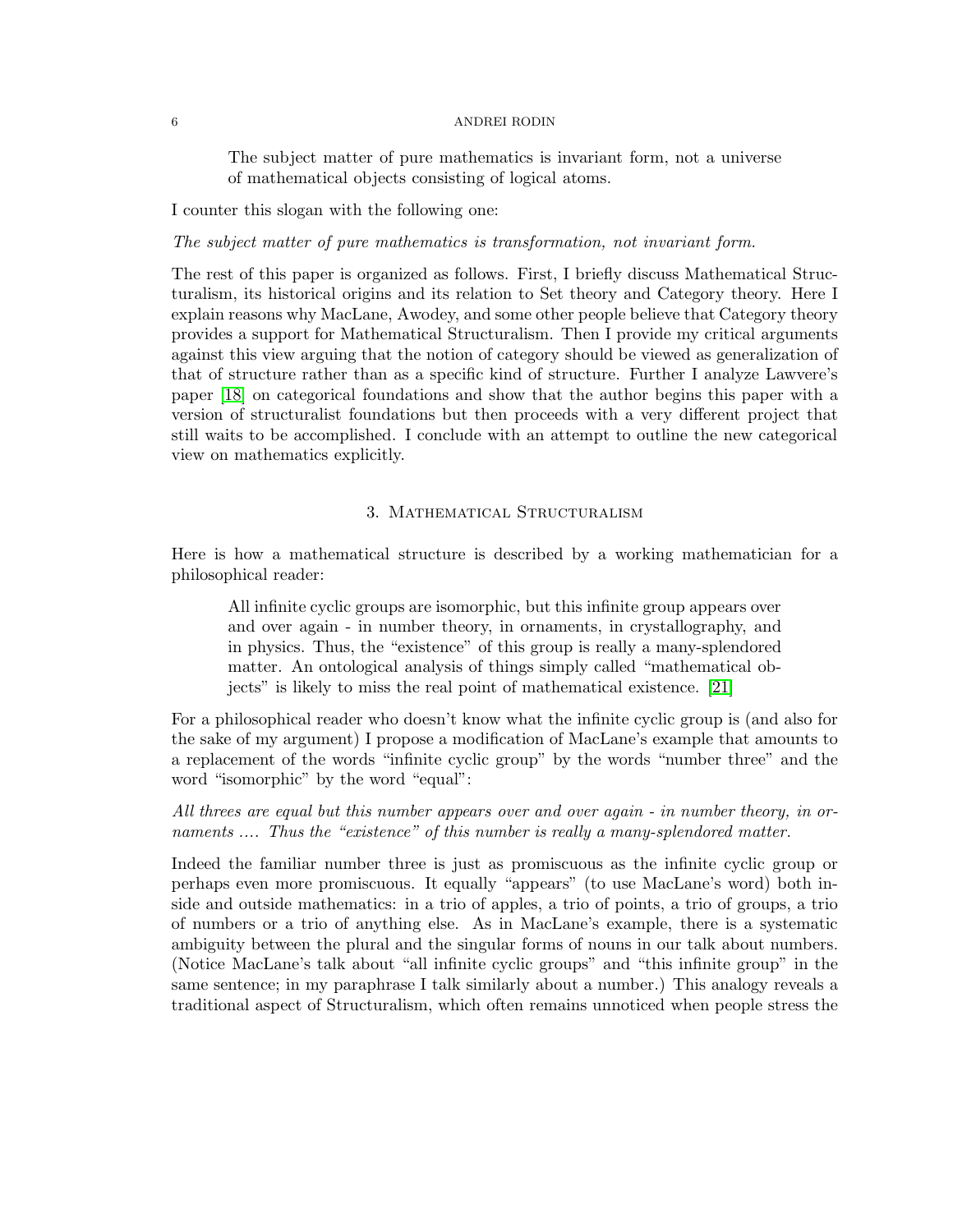novelty of this approach. Of course, this analogy doesn't allow for reduction of Structuralism to earlier views. But it allows one to see clearer what was really new in Structuralism. It was not the notion of "many-splendored existence" stressed by MacLane in the above quote but a more specific notion of isomorphism, which plays in structural mathematics roughly the same role as the notion of equality (as distinguished from identity) plays in traditional mathematics.

This point has been made clear by Hilbert in his often-quoted letter to Frege of December 29, 1899. Stressing the "many-splendored" nature of structural theories (as we would call them today) Hilbert says:

[E]ach and every theory can always be applied to the infinite number of systems of basic elements. One merely has to apply a univocal and reversible one-to-one transformation [to the elements of the given system] and stipulate that the axiom for the transformed things be correspondingly similar (quoted by [\[9\]](#page-26-4), underlining mine)

We see that Hilbert explicitly mentions here the reversibility condition, which implies that the given transformation is an isomorphism. Hellman [\[10\]](#page-26-5) quite rightly, in my view, recognizes Hilbert as a founder of Structuralism; however, in his official definition of Mathematical Structuralism, Hellman doesn't mention isomorphism explicitly:

Structuralism is a view about the subject matter of mathematics according to which what matters are structural relationships in abstraction from the intrinsic nature of the related objects. Mathematics is seen as the free exploration of structural possibilities, primarily through creative concept formation, postulation, and deduction. The items making up any particular system exemplifying the structure in question are of no importance; all that matters is that they satisfy certain general conditionstypically spelled out in axioms defining the structure or structures of interest - characteristic of the branch of mathematics in question.

The reason why Hellman doesn't mention the notion of isomorphism here becomes clear from his remark concerning "axioms defining the structure or structures [notice the plural - A.R.] of interest". Take axioms defining the notion of group for example. A group is any "system" (to use Hellman's word) that consists of certain "items" a , b, ... and binary operation  $\oplus$  associating with every ordered pair of such items (possibly identical) a third item (possibly identical to one of those) from the same system such that the following axioms hold:

G1: operation  $\oplus$  is associative.

**G1**: there exists an item 1 (called unit) such that for all  $a \ a \oplus 1 = 1 \oplus a = a$ .

**G3**: for all a there exists  $a^{-1}$  (called inverse of a) such that  $a \oplus a^{-1} = a^{-1} \oplus a = 1$ .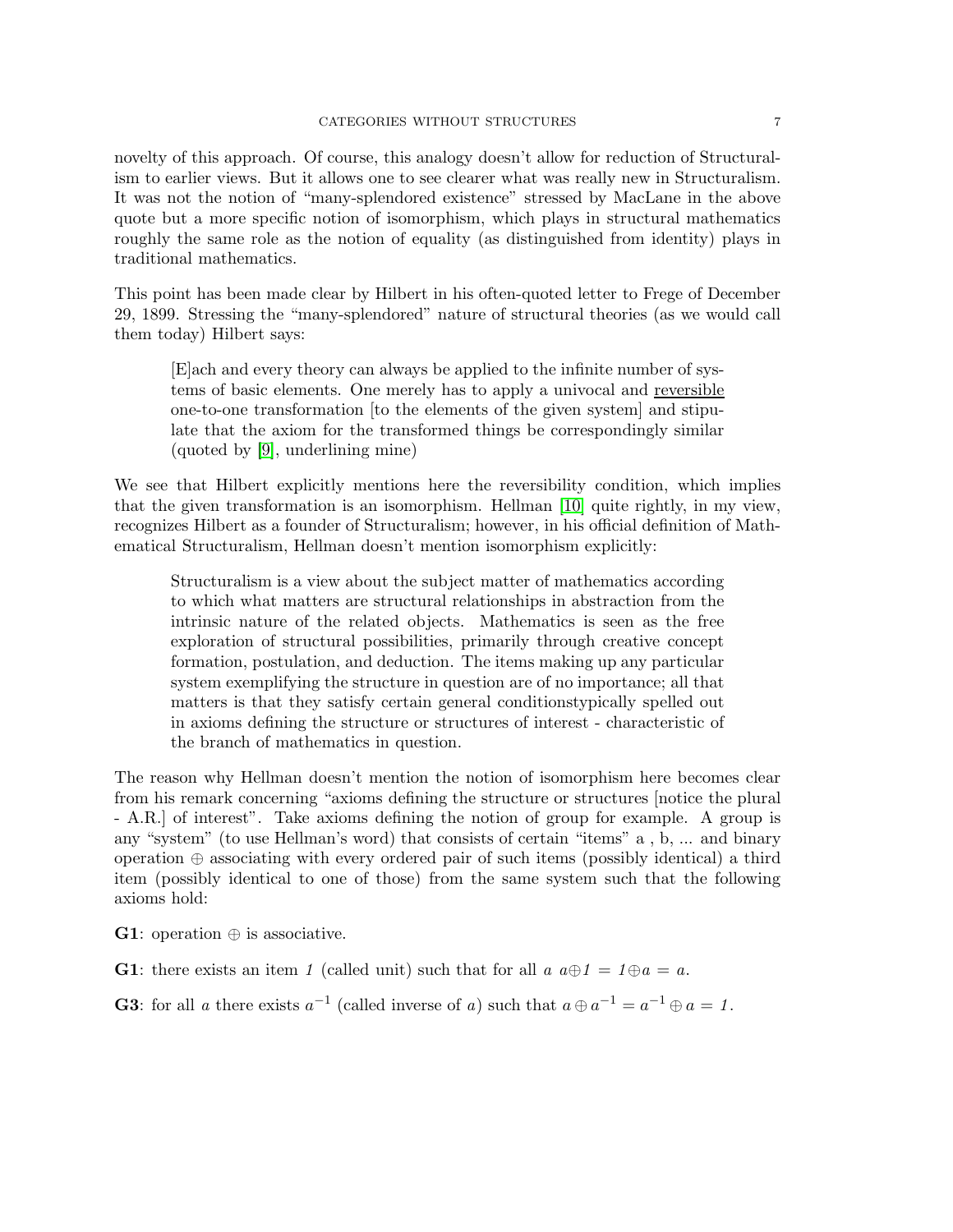These axioms are satisfied by many different groups. The infinite cyclic group mentioned above is just one example but there are many others. [5](#page-7-0)

Consider, for another example, a group of permutations of three letters A,B, C with the composition of permutations as group operation. This group comprises six different permutations (including the identical permutation). Since this latter group is finite it cannot be isomorphic to the infinite cyclic group. So these two groups are different in the structural sense. This example shows that the above axioms **G1-3** describe structures of a particular type, not a particular structure.

In order to give a sense to the expression "type of structures" one needs to have the notion of structure beforehand. Axioms  $G1-3$ , or any other system of axioms determining some type of structure, cannot help one grasp the notion of structure unless one is already aware of the fundamental role of isomorphism. For the idea of a general description satisfied by different mathematical objects is obviously not unique to Structuralism; Euclid's axioms do the same job with respect to numbers and magnitudes. Stressing the higher importance of structures with respect to "systems", the irrelevance of "intrinsic nature" and relevance of "structural relationships" cannot clarify the notion of mathematical structure by itself.

## 4. Isomorphisms and "Invariant Forms"

A non-structuralist may observe that axioms G1-3 are satisfied by a number of "particular systems" (not structures so far!) called groups. Let now  $G$  be a class of such systems (i.e. groups), and consider the situation when some of these, say  $G_1$  and  $G_2$  are isomorphic. This actually means two things:

I1: elements of  $G_1$  are in one-to-one correspondence with elements of  $G_2$ ;

**I2**: for all elements  $a_1$ ,  $b_1$ ,  $c_1$  from  $G_1$  such that  $a_1 \oplus b_1 = c_1$  the corresponding elements  $a_2, b_2, c_2$  from  $G_2$  satisfy  $a_2 \otimes b_2 = c_2$  where  $\oplus$  is the group operation in  $G_1$  and  $\otimes$  is the group operation in  $G_2$ .

A one-to-one correspondence between elements of two given groups that satisfies I2 is called (group) isomorphism. Groups are isomorphic if and only if there exists isomorphism between them. Notice that, given two isomorphic groups, there are, generally, many different isomorphisms between them. One should not confuse isomorphism as a particular correspondence between elements of two groups and isomorphism as an equivalence relation defined on some class of groups. Isomorphism in the latter sense holds between two given groups if and only if there exists an isomorphism in the former sense between these

<span id="page-7-0"></span><sup>&</sup>lt;sup>5</sup>We are now ready to spell out the precise definition: an infinite cyclic group is a group with an infinite number of elements and such that any of its elements is generated by some distinguished element  $g$  and its inverse  $g^{-1}$ . A group is said to be generated by a set of its distinguished elements called generators when every element of this group is a product of the generators. A canonical example of an infinite cyclic group is the additive group of whole numbers, which is generated by numbers 1 and -1.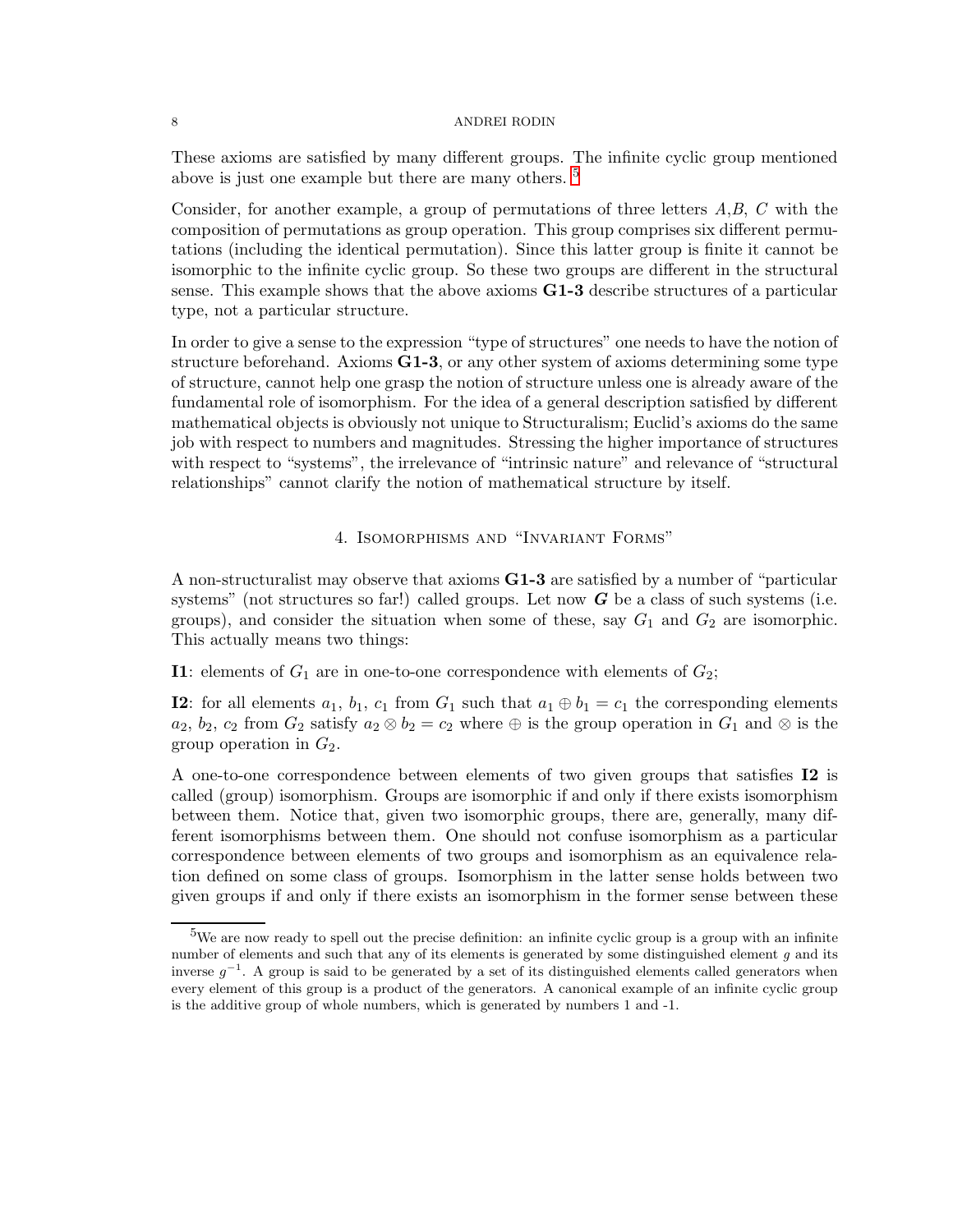groups. As we can see, this terminology is slightly confusing but it is too common to try to change it.

Since isomorphism is an equivalence relation it divides class  $G$  into sub-classes containing only isomorphic groups. One may ignore differences between isomorphic groups and get through this act of abstraction various notions of groups-qua-structures (not to be confused with the general notion of group as a type of structure!), in particular, the notion of infinite cyclic group. To facilitate the language and provide this reasoning with some intuitive support one may talk and think about any particular structure as a thing "shared" by all members of the corresponding isomorphism class. On this basis one may claim that the items making up any particular system exemplifying the structure in question are of no importance (as does Hellman in the above quote). This claim describes the aforementioned abstraction, which can be called structural abstraction. However, one cannot forget about these exemplifying systems completely because this would destroy the whole reasoning bringing about the notion of mathematical structure. Noticeably Hellman needs the auxiliary notion of system in order to describe what is a mathematical structure. One might think that this additional notion (no matter what one calls it) plays a role in philosophical talk about structural mathematics but plays no role in structural mathematics itself. In the next Section I shall argue that this is not the case.

There is yet a different way of thinking about isomorphism (this will be already the third meaning of the term by our account!), which is common in current mathematical practice and particularly pertinent for categorical mathematics, as we shall later see. One may think about a one-to-one correspondence between elements of groups  $G_1$  and  $G_2$ , which satisfies condition **I2**, as a transformation i:  $G_1 \rightarrow G_2$  of one group into another group. Since a one-to-one correspondence is a symmetric construction the choice of  $G_1$  as the source and  $G_2$  as the target of this transformation is in fact arbitrary. In other words one and the same isomorphism-qua-correspondence gives rise to two isomorphisms- quatransformations i:  $G_1 \rightarrow G_2$  and j:  $G_1 \rightarrow G_2$ , which run in opposite directions and cancel each other on both sides. This latter property means precisely the following: the composition transformation  $i \circ j$  resulting from the application of transformation after transformation i sends every element of  $G_1$  into itself and composition transformation j ∘ i sends every element of  $G_2$  into itself (beware that none of the two conjuncts implies the other). Given these conditions each of transformations i and j is called the inverse of the other. Hence this definition: a transformation is called an isomorphism when it has an inverse. See Footnote 9 for a more precise categorical version of this definition. [6](#page-8-0)

Thinking about isomorphism as a reversible transformation allows one to think of a structure shared by given transformed systems as an "invariant form", i.e. a form invariant under the given transformation. Hence Awodey's structuralist slogan quoted in the end of Section 2. This slogan describes the structural abstraction in these alternative terms: only

<span id="page-8-0"></span> $6$ Notice that the order in which transformations are composed matters. I use here the so-called *geomet*rical notation where the composition is written in the "direct" order. According to another notation called algebraic the composition is written in the inverse order.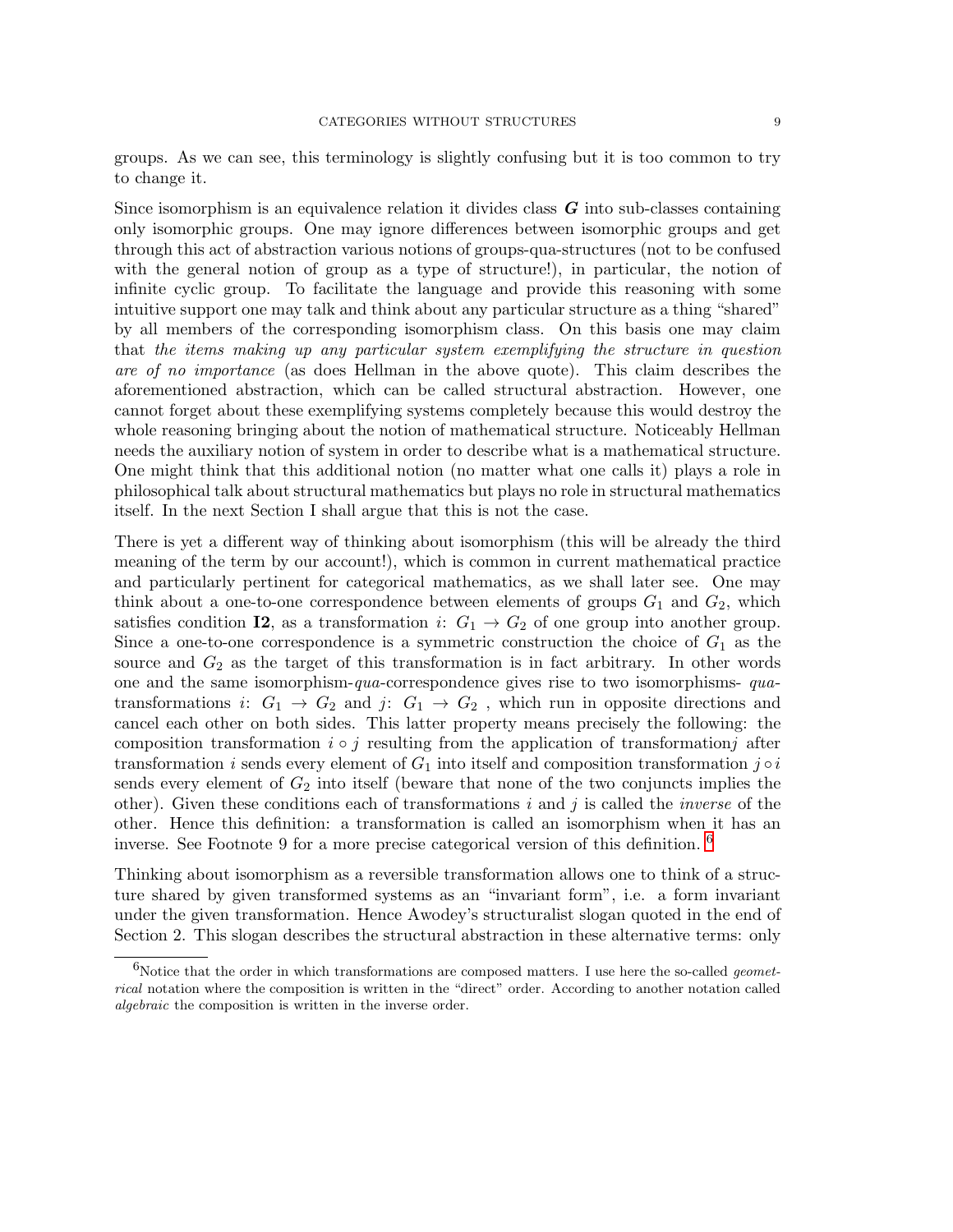the invariant form matters, transformed systems don't. As we shall see in what follows, the notion of isomorphism-qua-transformation, which may seem redundant in the context introduced so far, becomes indispensable in categorical mathematics. Noticeably Hilbert in the above quote (Section 3) talks about isomorphism as transformation, not as a symmetric one-to-one correspondence.

# 5. Structures versus Abstract Objects; Collections versus Transformations

Given an equivalence relation defined for a class of mathematical objects, Frege [\[8\]](#page-26-6) considered the possibility of replacing each obtained equivalence class by a single object through an act of abstraction.<sup>[7](#page-9-0)</sup>

Frege calls the result of this procedure an abstract object, not a structure, and indeed he doesn't think about this outcome as a structure. So we need a further effort for distinguishing structural abstraction from other types of mathematical abstraction. To this end, let us first consider this question: What are elements of a group- qua-structure? For the reason that I have already explained we don't want these elements to have anything like an "intrinsic nature". So they should be just "items" or "abstract elements"; the predicate "abstract" refers here to the act of abstraction through which the notion of groupqua-structure is obtained. However, we still need to make some assumptions about these things. We want them to be many and form (or belong to) well-distinguishable collections. Since we want to use the same notion of collection for different purposes we don't want the collected elements to be related in a specific way. This will give us the freedom to stipulate any relation between elements by fiat using the same notion of collection.

This is an important point where Structuralism meets Set theory. Having a notion of set at our disposal we are in a position to give the standard structural definition of group as a "structured set", namely a set provided with a binary operation satisfying axioms G1-3 given above. There is a standard way to account for algebraic operations as relations that I shall not explain here.

As we have seen, the notion of isomorphism plays a crucial role in structural abstraction, which brings about new mathematical objects (namely, new mathematical structures). Importantly isomorphisms do not disappear when a given act of structural abstraction is accomplished and a new mathematical structure is well-defined. Mathematicians think about abstract groups and other abstract structures as given in an indefinite number of isomorphic copies, not as unique objects. As I have already stressed, people think similarly about numbers in traditional arithmetic (see Section 3). This, in my view, is the principal point where Frege's notion of abstraction fails to account for structural abstraction as this

<span id="page-9-0"></span><sup>7</sup>Frege's example is the concept of direction built, as follows. One considers the class of all straight lines on a Euclidean plane and the equivalence relation "is parallel". Then one associates a single abstract concept called direction with each isomorphism class of parallel lines.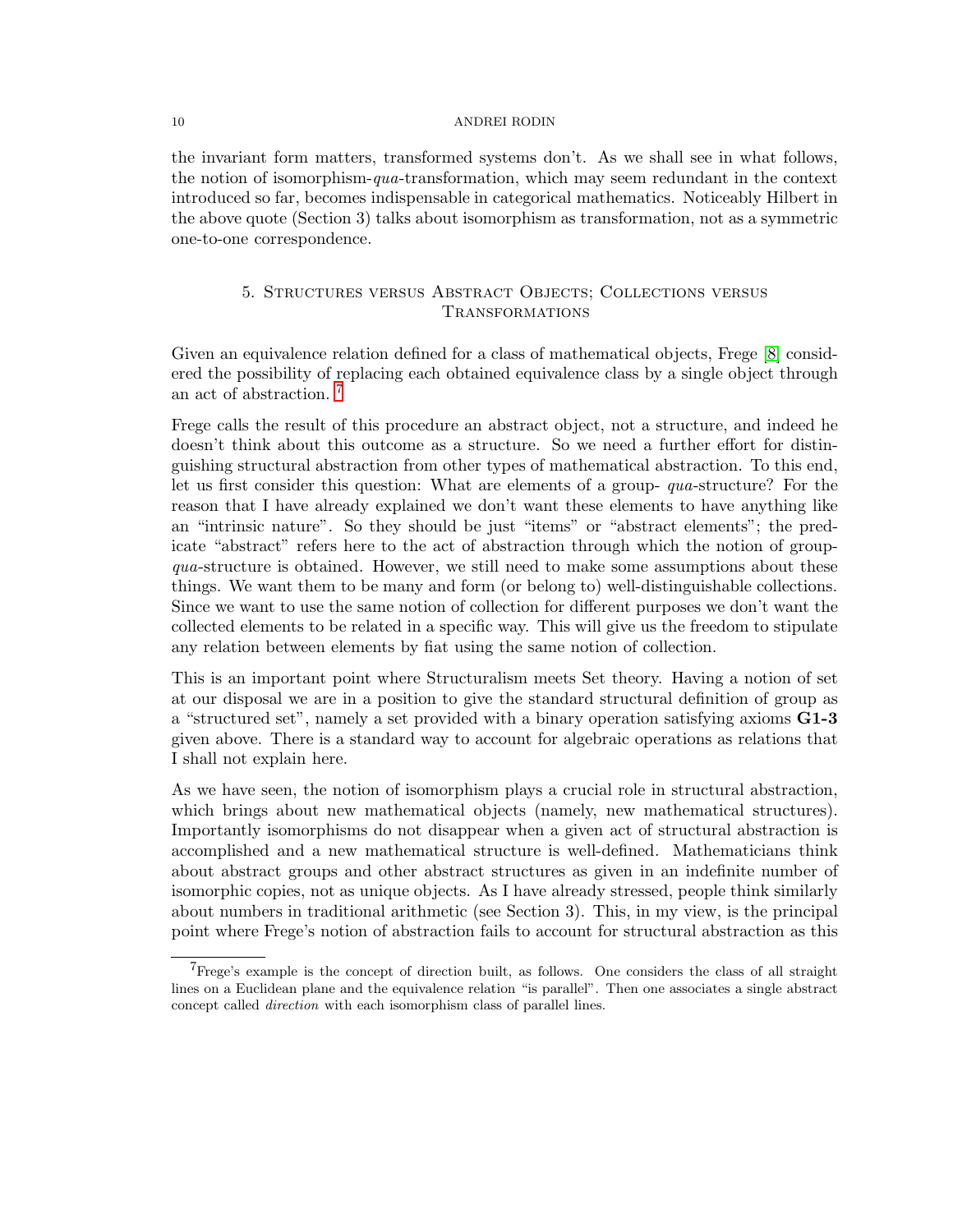latter notion has been developed in twentieth-century mathematics. Reasoning "up to isomorphism" doesn't amount to the strict identification of isomorphic structures; it rather amounts by replacement of traditional equality by isomorphism in appropriate contexts. From a mathematical (as distinguished from logical and philosophical) viewpoint the question whether or not two structures are identical is just as pointless as the question whether or not two equal numbers are identical. A sound mathematical question about two given numbers is whether or not they are equal. A sound mathematical question about two given structures is whether or not they are isomorphic. <sup>[8](#page-10-0)</sup>

Set theory makes the talk of isomorphism as transformation redundant because the notion of one-one correspondence may be analyzed set-theoretically in terms of pairs of elements. However in many important mathematical contexts the notion of transformation is widely used anyway: groups of (reversible) transformations are abundant and geometry and also in physics. As far as foundations of mathematics are concerned we have an important choice here: either to (i) consider the notion of collection as more fundamental than that of transformation and reduce the latter to the former or to (ii) consider the notion of transformation as more fundamental and reconstruct the notion of collection on this basis. The former option brings (some version of) set-theoretic foundations of mathematics. The idea of categorical (i.e. category-theoretic) foundations amounts to taking the latter option. However the project turns to be non-viable unless one takes into the account other transformations than isomorphisms.

### 6. Homomorphisms

Given a type of structures it is always possible to define a general notion of map between structures of the given type. I shall discuss first the case of general maps between groups; such maps are called *homomorphisms* or more precisely *group homomorphisms*. Then I shall say few words about general maps between structures of different types. The term "homomorphism" is traditionally reserved for groups (apparently because this case was studied first), although, as its etymology suggests, it could also be used for structures of different types like the term "isomorphism". So in what follows I shall use the term "homomorphism" in the sense of general map between structures of some given type.

The notion of group homomorphism generalizes upon that of group isomorphism in the following way: instead of one-to-one correspondence between elements of groups  $G_1, G_2$ , one considers a more general kind of correspondence that is allowed to be many-to-one (but not one-to-many). In other words, one considers a function (in the set-theoretic sense of the term)  $f: S_1 \to S_2$  from the set  $S_1$  of elements of  $G_1$  to the set  $S_2$  of elements of  $G_2$ . Condition I2 from Section 4 remains the same; notice that it can be satisfied when elements  $a_1, b_1$  are different but elements  $a_2, b_2$  are the same.

<span id="page-10-0"></span> ${}^{8}I$  elaborate on this issue in [\[25\]](#page-27-4).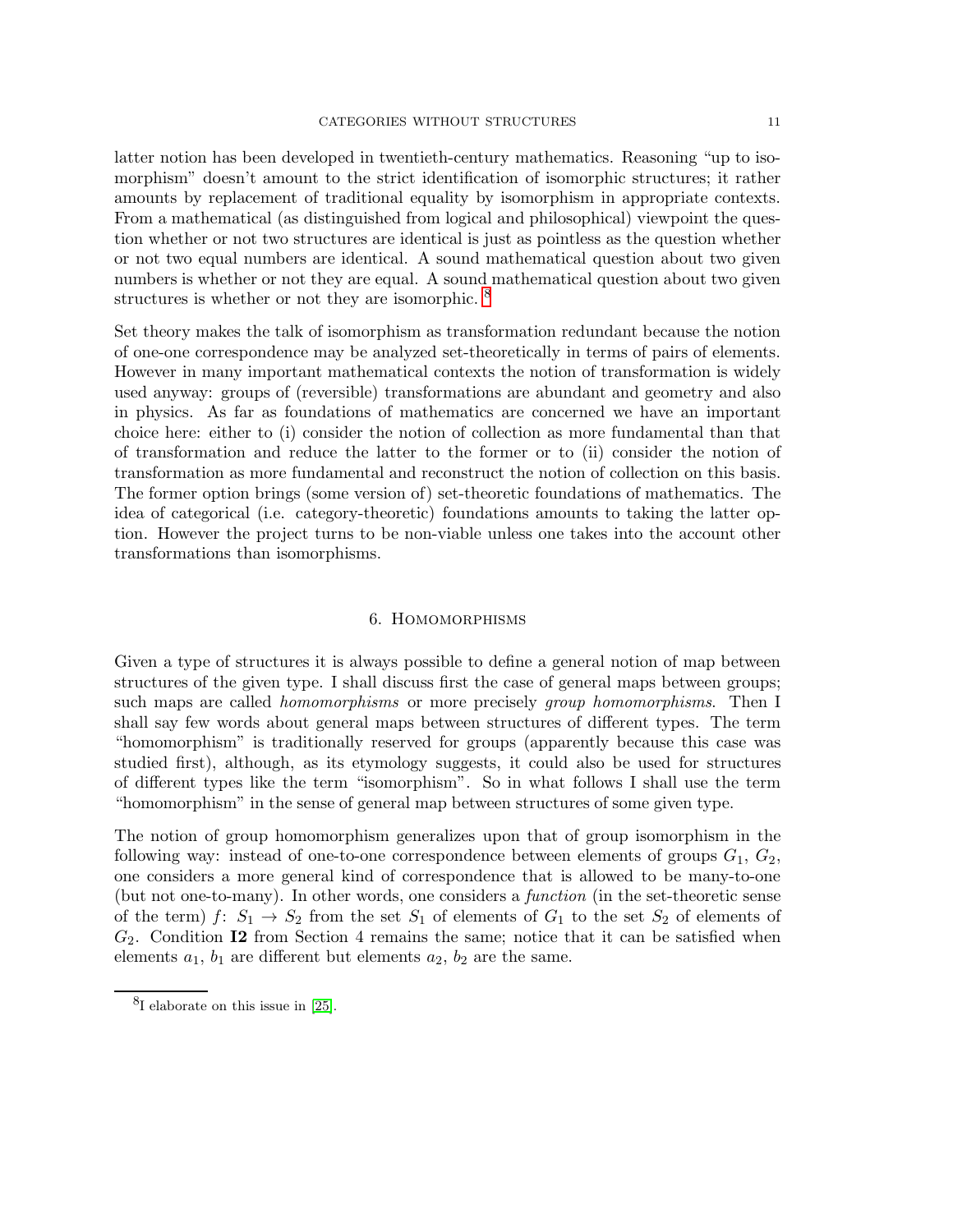Group homomorphism and similar general maps between structures of other types are colloquially called "structure preserving". This is somewhat misleading because if such maps preserve anything at all it is a type of structure but not a particular structure. Think about this trivial example: for all groups  $G_1, G_2$  there exist a homomorphism h:  $G_1 \rightarrow G_2$  which sends every element of  $G_1$  to the unit of  $G_2$ . This homomorphism "destroys" all information" about  $G_1$  reducing its image to a single element; it doesn't provide any information about  $G_2$  either.

Actually the example of group homomorphism doesn't straightforwardly generalize to maps betweens structures of different types. For given a type of structure there are, generally, different ways to define maps between structures of the given type (some of which may be reasonable and some other not). Such maps can be of different kinds. Usual maps between topological spaces, i.e., general continuous transformations, do not preserve topological structure (in the same sense in which group homomorphisms are said to preserve group structure) but reflect it: the *inverse* image of any open set under a given continuous transformationis is always open while the direct image of an open set can be closed. In the case of isomorphism the difference between reflection and preservation of structural properties disappears. This fact shows that thinking about homomorphisms as "imperfect isomorphisms" can be misleading; at the very least one should not forget that a given structural isomorphism may "loose its perfection" in two different ways.

I shall now argue that homomorphisms, generally, don't allow for invariants in anything like the same sense in which isomorphisms do so. Let us try to replace isomorphisms by homomorphisms in the process of structural abstraction described in Section 4 and see what happens. One might expect to get in this way a generalized notion of structure but this doesn't work. Recall the first step: given class  $G$  of groups we have divided it into equivalence subclasses of isomorphic groups. Two groups are isomorphic if and only if there exists isomorphism (i.e., a reversible transformation) between them; clearly this is an equivalence relation. Let me (for the sake of argument) call two groups homomorphic if and only if there is a homomorphism between them. Although this latter relation is also an equivalence, one can see the difference: since all groups are homomorphic (see the above example of group homomorphism) one cannot use this equivalence for dividing  $G$  into equivalence subclasses! Saying that two given groups are homomorphic is tantamount to saying that the given groups are groups. So the relation of homomorphism just introduced (not to be confused with the standard notion of homomorphism as transformation) doesn't make sense.

In order to see the reason for this failure, note that the existence of homomorphism of the form  $G_1 \rightarrow G_2$  doesn't imply the existence of homomorphism of the form  $G_2 \rightarrow G_1$ . This means that in the case of homomorphism (unlike that of isomorphism) the difference between the source and the target of the given transformation matters. But the relation of homomorphism tentatively introduced above doesn't take this difference into account. It forgets the difference between isomorphic and non-isomorphic groups and thus confuses their structural properties and offers no replacement.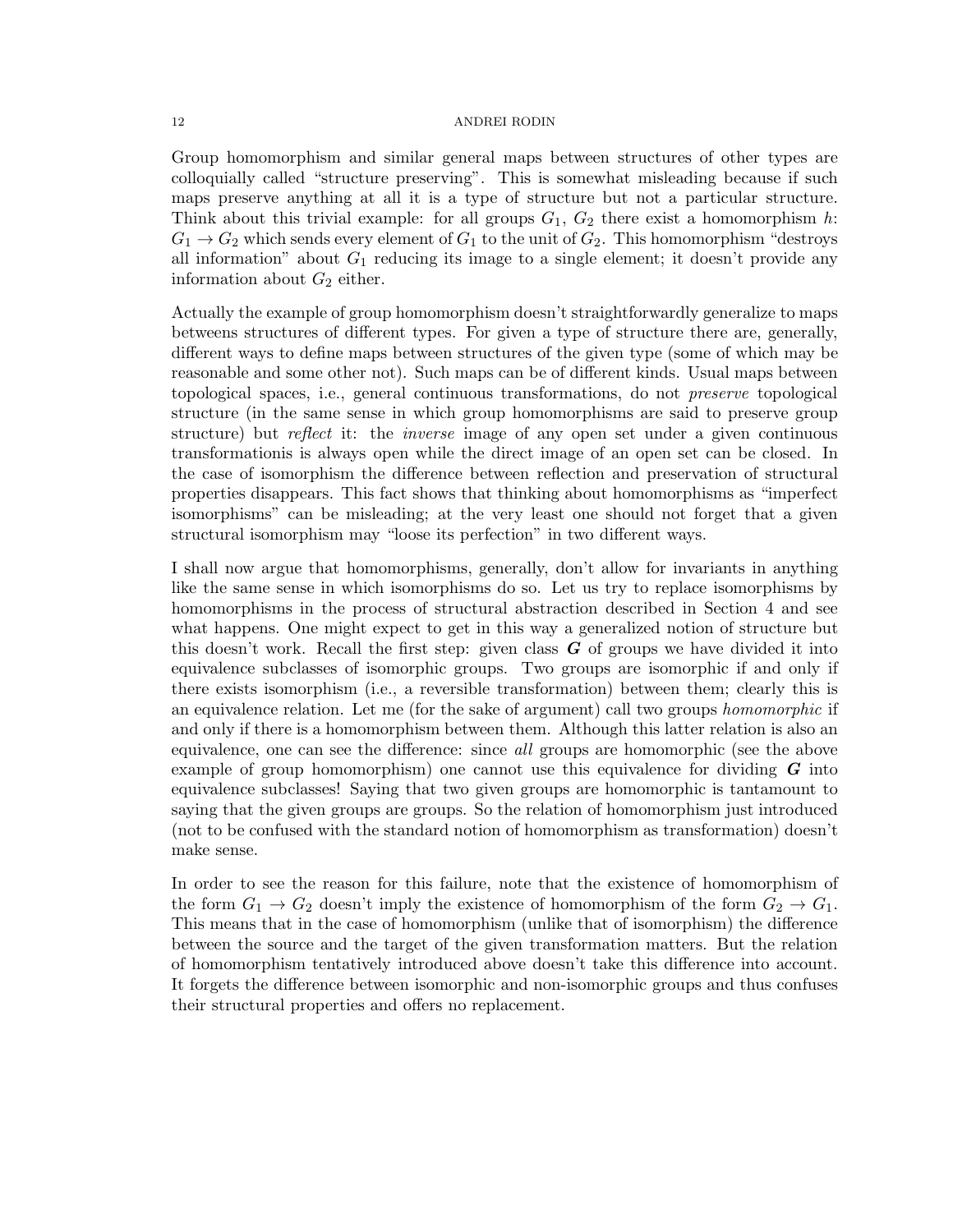A more reasonable choice of relation associated with a given homomorphism h:  $G_1 \rightarrow G_2$ would be that of non-symmetrical relation  $\gt$  such that  $G_1 \gt G_2$  holds just in case there is a homomorphism of the form h:  $G_1 \rightarrow G_2$ . However, since  $>$  is asymmetric it is not an equivalence and so doesn't allow one to proceed further with the structural abstraction or anything similar.

We see that homomorphisms cannot do the same job as isomorphisms: the reversibility condition stressed by Hilbert in the above quote (Section 3) turns out to be crucial for structural abstraction. One cannot reason "up to homomorphism" in anything like the same way in which people reason up to isomorphism doing structural mathematics. Since "invariant" in the given context is just another word for structure it is clear that homomorphisms, generally, don't have invariants in anything like the same sense in which isomorphisms and groups of isomorphisms do so. <sup>[9](#page-12-0)</sup>

## 7. Structuralists Motivations behind Category Theory

The emergence of Category theory in he 1940s and its further development in the context of structural mathematics was related to a growing awareness of the role of general maps (not only isomorphisms). I shall not explain here the precise mathematical context in which this theory first proved useful but only mention that the notion of category generalizes upon such examples as the class of all sets and all functions, all groups and all group homomorphisms, all topological spaces and all continuous maps (not only reversible ones!) between topological spaces. This is a simple theorem [\[21\]](#page-27-3) that a class of structures of any fixed type provided with an appropriate notion of general map form a category. Generally, a category comprises a class of objects and a class of composable maps (called in Category theory *morphisms*) for every ordered pair of objects, which are subject to few natural axioms. Given two different categories one defines a notion of map between categories. Such maps are called functors; the usual definition of functor is based on the same idea as the definition of group homomorphism given in the previous Section: a functor sends each object of the source category into an object of the target category and each morphism of the source category into a morphism of the target category in such a way that composition of morphisms is "preserved" in the same sense in which the group operation is said to be preserved by a group homomorphism. Using the notion of functor one may consider various categories of categories, i.e. categories such that their objects are themselves categories. One may also consider categories objects of which are functors.

<span id="page-12-0"></span> $9I$  mention here groups of isomorphisms (not to be confused with isomorphisms of groups!) because they are very important in geometry and physics. I mean groups of geometrical transformations of a given space. Only reversible geometrical transformations, i.e. geometrical isomorphisms, of a single object (the given space) form groups (with the composition of transformations as group operation) because in this case the reversibility is equivalent to the existence of inverse elements. So the talk of invariants of groups, which is so important for structural approaches in physics, concerns only reversible transformations and doesn't apply to geometrical (or other) transformations in general. A non-mathematical reader may skip the reference to groups of isomorphisms in this part of the paper. I shall explain the idea of group of isomorphisms more clearly in categorical terms in Section 8.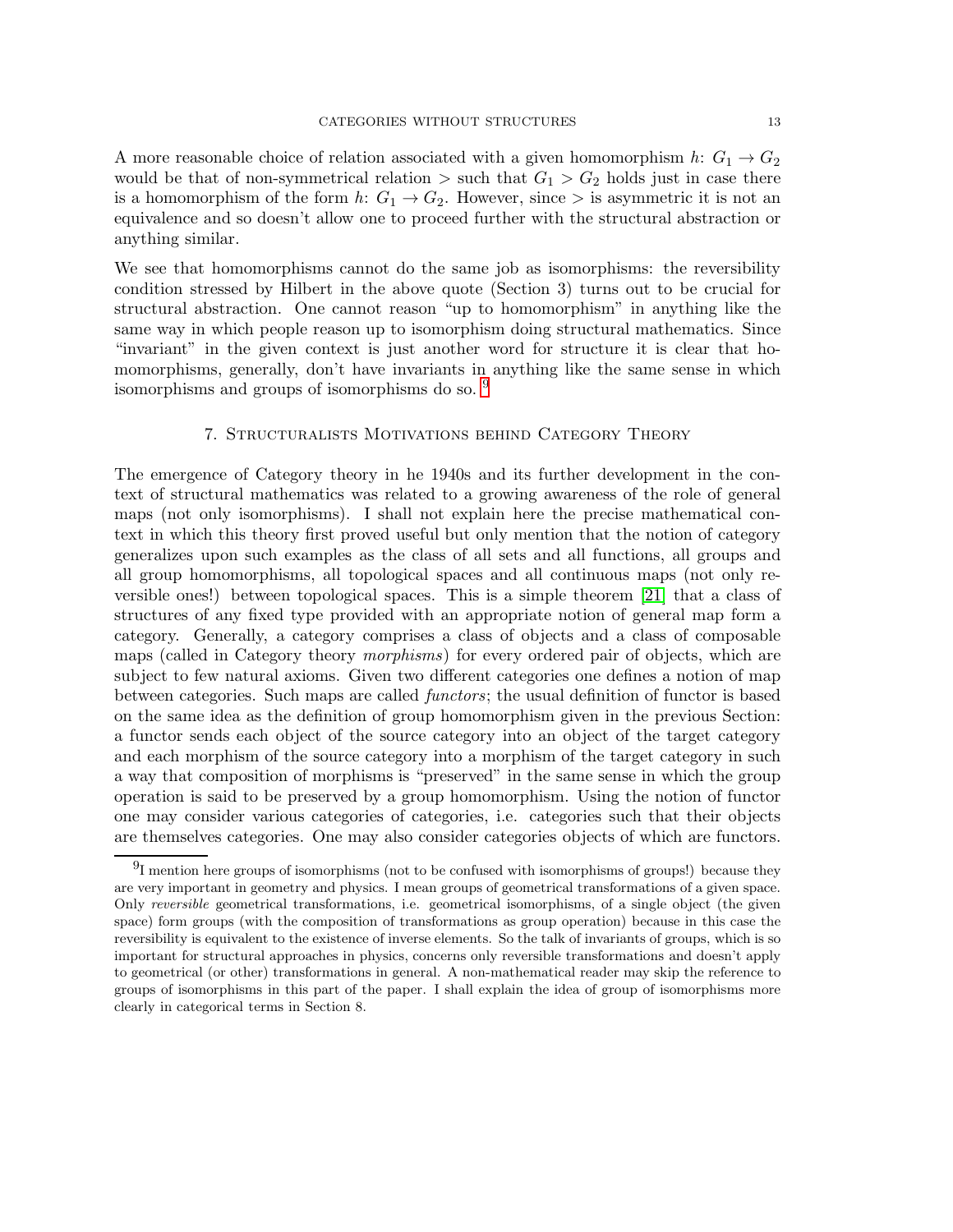The above standard description of basic categorical concepts is structuralist in spirit. In Section 11 I shall describe functors and categories anew from a foundational and "more categorical" viewpoint.

The idea of categorical foundations as viewed from a structuralist perspective amounts to recovering all the relevant properties of any structure of any given type through properties of the category of (all) structures of this given type. In the case of the category of sets this provides an alternative (category-theoretic) Set theory: one first conceives of sets as abstract objects and stipulates that they form a category; then one stipulates desired properties of this category, which make this category "into" the intended category of sets. This result (see [\[17\]](#page-27-5)) shows that a reasonable notion of collection (set) can be developed on the basis of that of transformation (morphism of sets) but not only the other way round.

The growing popularity of Category theory as a common (albeit certainly not unique) "language" of contemporary mathematics as well as the continuing efforts of building categorical foundations of mathematics are generally seen as a further step of the structuralist project briefly described above. I agree with this view so far as it does not require preserving the basic principles of Mathematical Structuralism (as specified above) in the new categorical setting. In my understanding, these developments diverge from Mathematical Structuralism and tend towards a very different view on mathematics and science in general. Before I describe this new view, let me explain reasons why categorical foundations appear to many as a version of structural foundations. In the next Section I shall show that this impression is wrong.

As I have explained in Section 5, the notion of set plays a special role in structural mathematics. This explains why Set theory itself is rarely seen as a structural theory on equal footing with, say, Group theory. As Hellman [\[10\]](#page-26-5) rightly remarks:

[D]espite the multiplicity of set theories (differing over axioms such as wellfoundedness, choice, large cardinals, constructibility, and others), the axioms are standardly read as assertions of truths about "the real world of sets" rather than receiving a structuralist treatment.

The structural notion of group explained above is usually construed as a "set with a structure" or "structured set" rather than a pure structure (whatever this might mean); the underlying set of a given group is thought of as a background supporting the structure rather than a part of this structure. This way of thinking in mathematics is reminiscent of Aristotle's metaphysics of Matter and Form. The need for the set-theoretic Matter to do structural mathematics becomes clear from our analysis given in Section 5, but the presence of this ingredient doesn't fully comply with the philosophy of Mathematical Structuralism, which purports to make mathematical objects into pure forms (structures) and leave anything like their "background" outside mathematics. The desired "purely structural" mathematics would deal only with the "invariant Form" and require no settheoretic Matter. Historical evidence of such an attitude can be found in what Dieudonne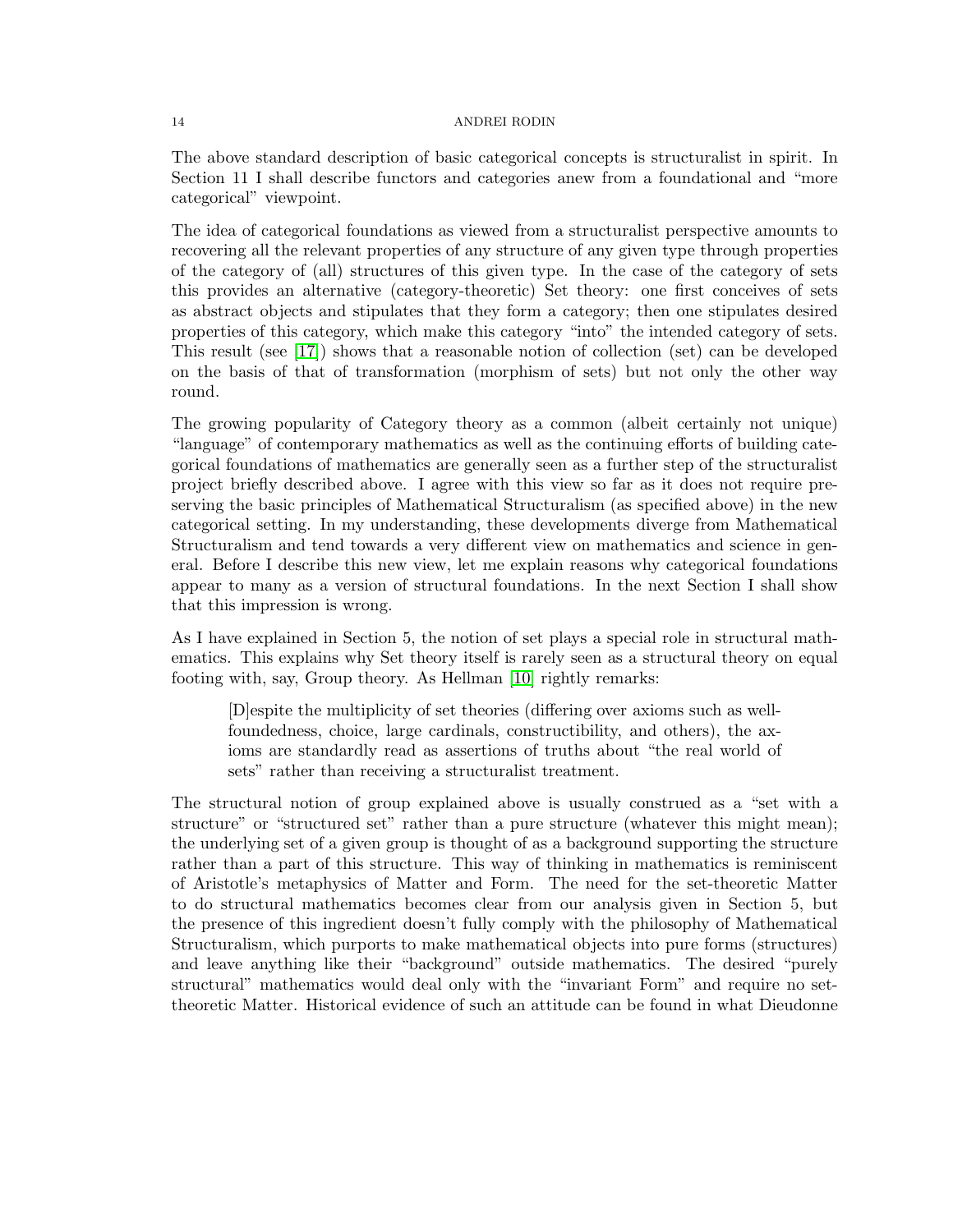(under the name of Bourbaki) says in his structuralist manifesto [\[4\]](#page-26-7) about set-theoretic difficulties:

The difficulties did not disappear until the notion of set itself disappears ... in the light of the recent work on the logical formalism. From this new point of view mathematical structures become, properly speaking, the only "objects" of mathematics.

I don't believe that Dieudonne's claim concerning the alleged "disappearance" of sets is justified but the quote clearly demonstrates such an intention.

In this context the idea of accounting for relevant properties of mathematical structures only in terms of structure-preserving maps between these structures independently of any set-theoretic background, i.e., the idea of categorical foundations, indeed may look like a further step in the structuralist direction. Hence the popular view according to which categorical mathematics is the desired purely structural mathematics.

Remarkably, Category theory did never make it into Bourbaki's Elements [\[3\]](#page-26-3), which is the most systematic attempt to develop structural mathematics ever undertaken. This is in spite of the fact that both founders of Category theory, Eilenberg and MacLane, were eventually involved in the Bourbaki group, so all the principal members of this group were well aware about their work. This fact is often seen as a historical puzzle but in my view it is not. For, as we shall shortly see, categorical foundations of mathematic are not and cannot be anything like the structural foundations developed by Bourbaki in his fundamental work. So in order to incorporate Category theory into their Elements Bourbaki would need to abandon his basic structuralist principles and engage himself into a very different foundational project.

One may agree that Bourbaki's version of Structuralism is incompatible with categorical foundations of mathematics but argue that some other variety of Structuralism is appropriate for building such foundations. The force of this argument evidently depends on what exactly one understand by Mathematical Structuralism. There are several varieties of this notion discussed in the recent literature [\[11\]](#page-26-8). Rather than elaborate on such varieties I tried to explicate in this paper a general notion of Structuralism that would reflect the structural character of mathematics of 20th century mathematics broadly conceived. My arguments concerning Structuralism and Category theory apply to this general notion of Structuralism but not only to simple Bourbaki-like examples of structures and maps between structures, which are given here for a non-mathematical reader.

One may argue that my notion of Structuralism is nevertheless too restrictive and doesn't reflect the structural character of modern mathematics in full. Even if in this case the issue may look merely terminological I would stress the need to define one's general notions of structure and Structuralism explicitely and precisely. Distinguishing between multiple varieties of Structuralism doesn't help one to meet this requirement unless one addresses the question What these different varieties are varieties of? What I want to stress in this paper is a conceptual difference between the "classical" structuralist thinking exemplified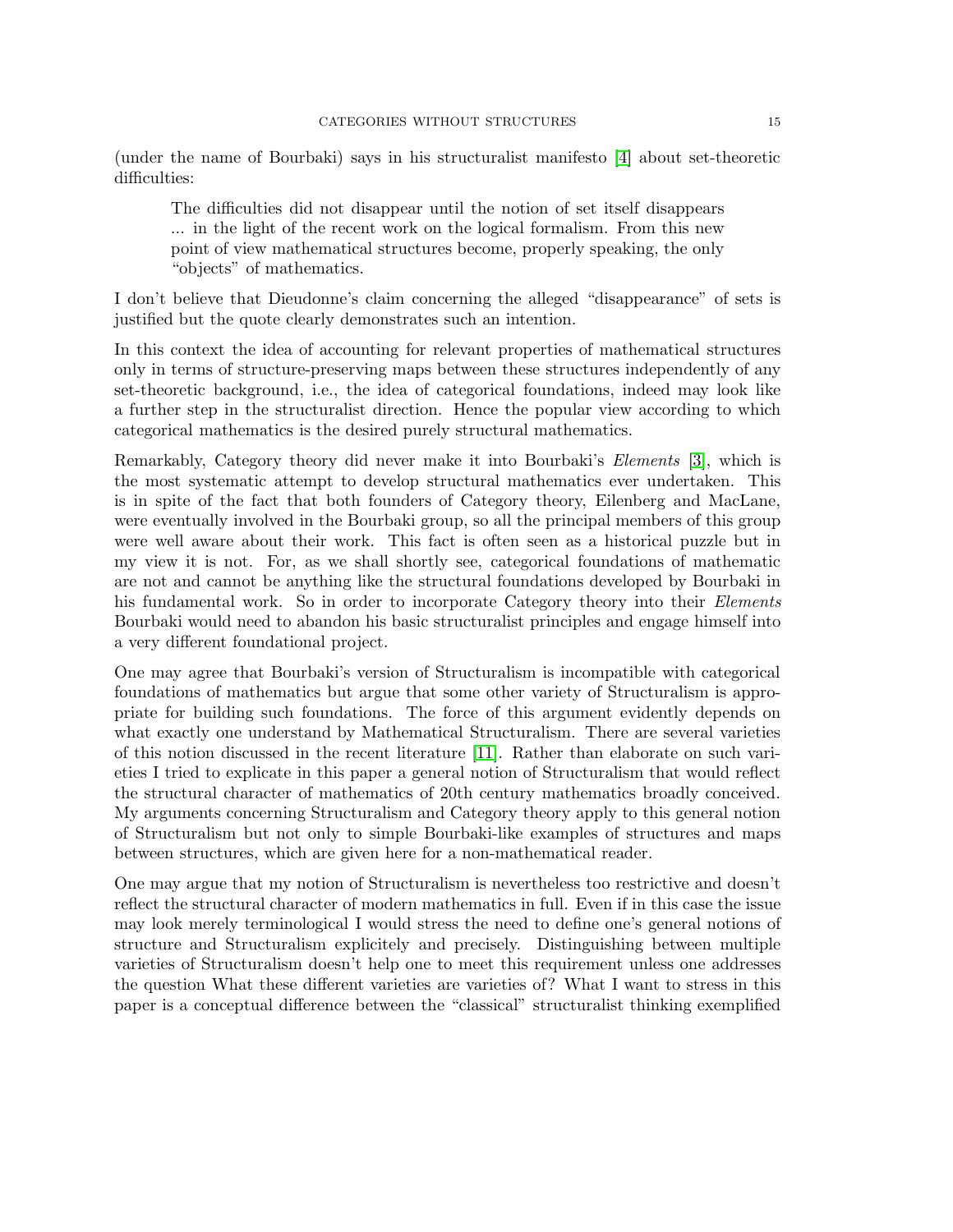by [\[12\]](#page-26-9) and [\[3\]](#page-26-3), on the one hand, and some developments in Category theory, on the other hand. Leaving terms "structure" and "Structuralism" without any precise definition and using them in the broadest possible sense can hardly be helpful for showing such a difference. If Category theory indeed brings about a new philosophy of mathematics this new philosophy needs a new vocabulary.

### 8. Categories versus Structures; Embodiement of Mathematical Concepts

Categories of structures like the category of groups, topological spaces, etc. capture the notion of type of structure, not the notion of singular structure. Particular structures (identified up to isomorphism) may be often also rendered as categories but in this case their morphisms are no longer structure-preserving maps. For example, a particular group (like the infinite cyclic group mentioned above) can be presented as a category with just one object such that all of its morphisms (going from this object to itself) are isomorphisms. The group operation is given by composition of morphisms; the existence of unit follows from the definition of a (general) category and the existence of inverse elements follows from the fact that all morphisms of the given category are reversible. <sup>[10](#page-15-0)</sup>

This simple example shows that categorical morphisms can but should not be structurepreserving maps. Moreover, the above categorical presentation of group, unlike its standard set-theoretic presentation, is not structuralist in character. For the standard structuralist presentation involves this idea: an abstract group can be "exemplified" by what Hellman calls "particular systems", like systems of numbers, systems of geometrical motions and so on and so forth. Of course, when one pictures elements of a given group as loops rather than dots this does not produce any conceptual change by itself. But given the above categorical presentation of a group, and using standard category-theoretic means, one can do something other than keep saying that morphisms of the given category (i.e., the given group) stand or may stand for something else than themselves. Namely, one may consider functors from the given group-category into some other categories, which in their turn present (rings or fields of) numbers, geometrical spaces, etc. This provides a much more precise idea of "standing for" in each particular case than the general structuralist rhetoric. In the structuralist setting the notion of exemplification remains meta-theoretical and escapes a precise mathematical treatment. But in the categorical setting this notion becomes a proper part of the given mathematical construction. Instead of saying that A stands for B one considers functors of the form  $A \to B$  and treats these functors on equal footing with "internal" morphisms of  $A$  and  $B$ .<sup>[11](#page-15-1)</sup>

<span id="page-15-0"></span> $10$ Categorical definition of isomorphism resembles the definition of reversible transformation given in the end of Section 4. However, it doesn't involve a reference to elements. Think about groups  $G_1, G_2$  as objects of a category and modify the definition of Section 4 in this way:  $i \circ j = 1_{G_1}$  and  $j \circ i = 1_{G_2}$  where  $1_{G_1}$  is the identity morphism of  $G_1$  and  $1_{G_2}$  is the identity morphism of  $G_2$ . The rest of the definition remains the same.

<span id="page-15-1"></span> $11A$  further step of such categorical analysis amounts to considering the full category of functors of the given form; such a functor category provides a precise information about how  $A$  translates into  $B$ .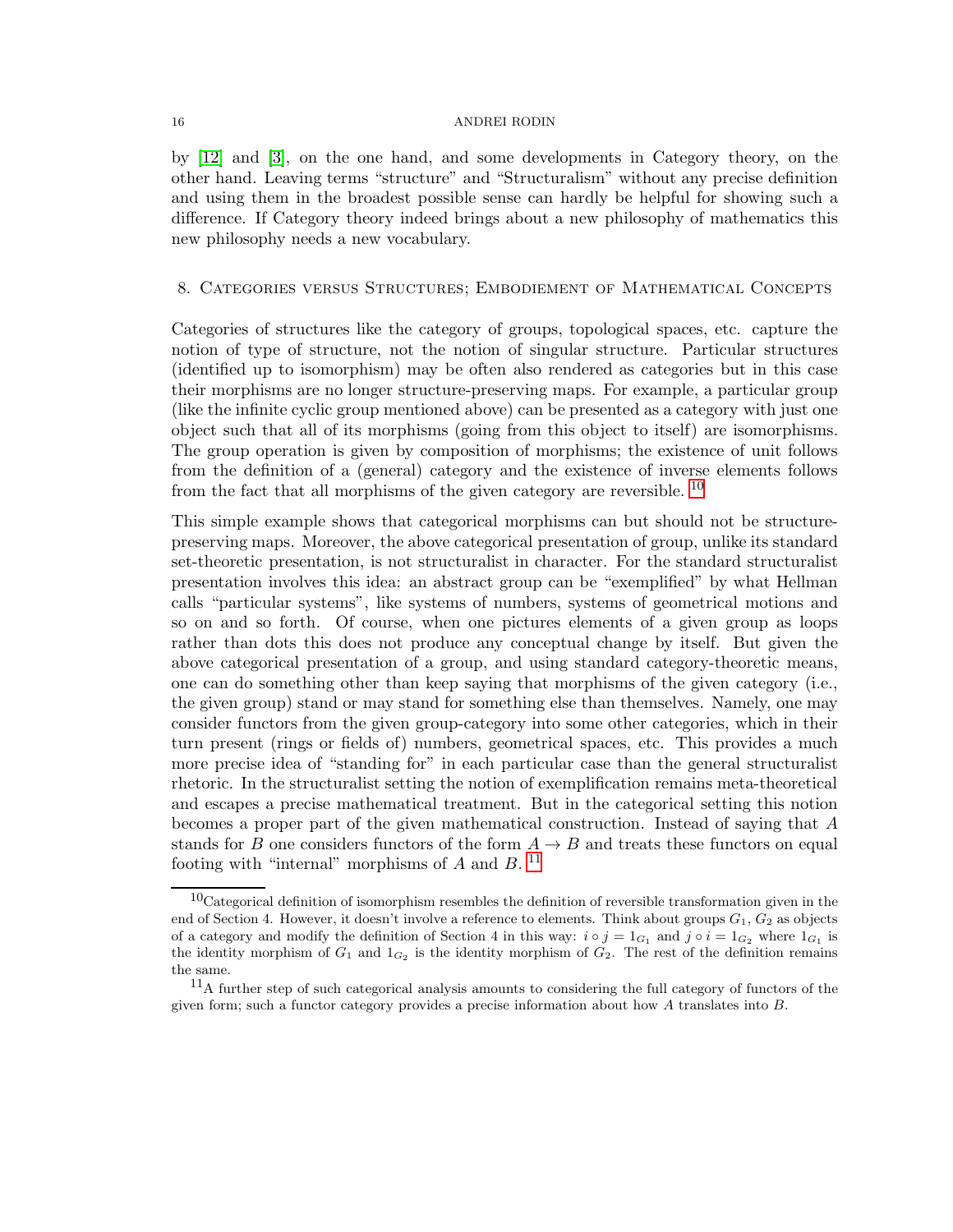In my understanding, this latter type of mathematical thinking has little if anything to do with structural abstraction. A principal epistemic strategy of Structuralism is to capture what various 'particular systems" share in common, namely their "shared structure". The corresponding categorical strategy can be described in this way: look how "particular systems" translate into each other. Unlike the structuralist strategy this categorical strategy doesn't make the particular systems less important. Given morphism  $A \rightarrow B$  there is, generally, no reason to think of A and B "up to" some equivalence and dispense with A and B in favor of their shared structure or anything else. As I have already shown in Section 6 the notion of thinking "up to homomorphism" is plainly unsound.

Let us now consider the case when a category presents a type of structure rather than a singular structure. To analyze this case I shall use the notion of embodiment, which I have introduced elsewhere [\[26\]](#page-27-6). As we have seen in Section 5 a mathematical structure cannot be identified with its corresponding abstract concept: something else is needed in order to make a given concept into a mathematical object. Kant would call this additional element an intuitive construction; I use the word "embodiment" for a similar purpose but in a different mathematical context. We have seen how the notion of structure allows for making a concept describing different "particular systems" into a single mathematical object (single up to isomorphism, of course). As we have seen in Section 6 this structuralist method of embodiment doesn't work for types of structure. While the concept "infinite cyclic group" can be embodied into a single structure, the concept "group" cannot; "the group" unlike "the infinite cyclic group" is not a name of unique (up to isomorphism or otherwise) mathematical object. However the *category* of (all) groups is a single mathematical object like number 3, the infinite cyclic group or, say, the Euclidean plane. Each of these objects has a many-splendored existence (to use MacLane's word), so its singleness must be understood appropriately. But I want now to stress a different point: the way in which all isomorphic cyclic groups are made into a single object with the notion of structure and the way in which all groups are made into a single object with the notion of category are essentially different. While the former involves structural abstraction the latter involves a different kind of abstraction, which I shall call *categorical*. Roughly, categorical abstraction amounts to the following: one forgets about the fact that groups have elements and consider only how they map to (i.e. transform into) each other with appropriate morphisms; a relevant notion of element is recovered in this categorical setting only later on. Obviously the two kinds of abstraction are quite different. I shall say more about categorical abstraction in the Conclusion.

A category in which morphisms (including identity morphisms) form a set (in the technical sense of the term) is called small. Small categories can be thought of as structures on their own. The corresponding type of structures is defined straightforwardly: one takes a set of elements called morphisms, stipulates appropriate primitive relations between elements of this set, and spells out the necessary axioms (see the next Section for more details). Thus small categories like groups can be thought of as structures of a specific type. Noticeably, this straightforward approach doesn't work in the case of large categories corresponding to types of structures - think again of the category of groups or the category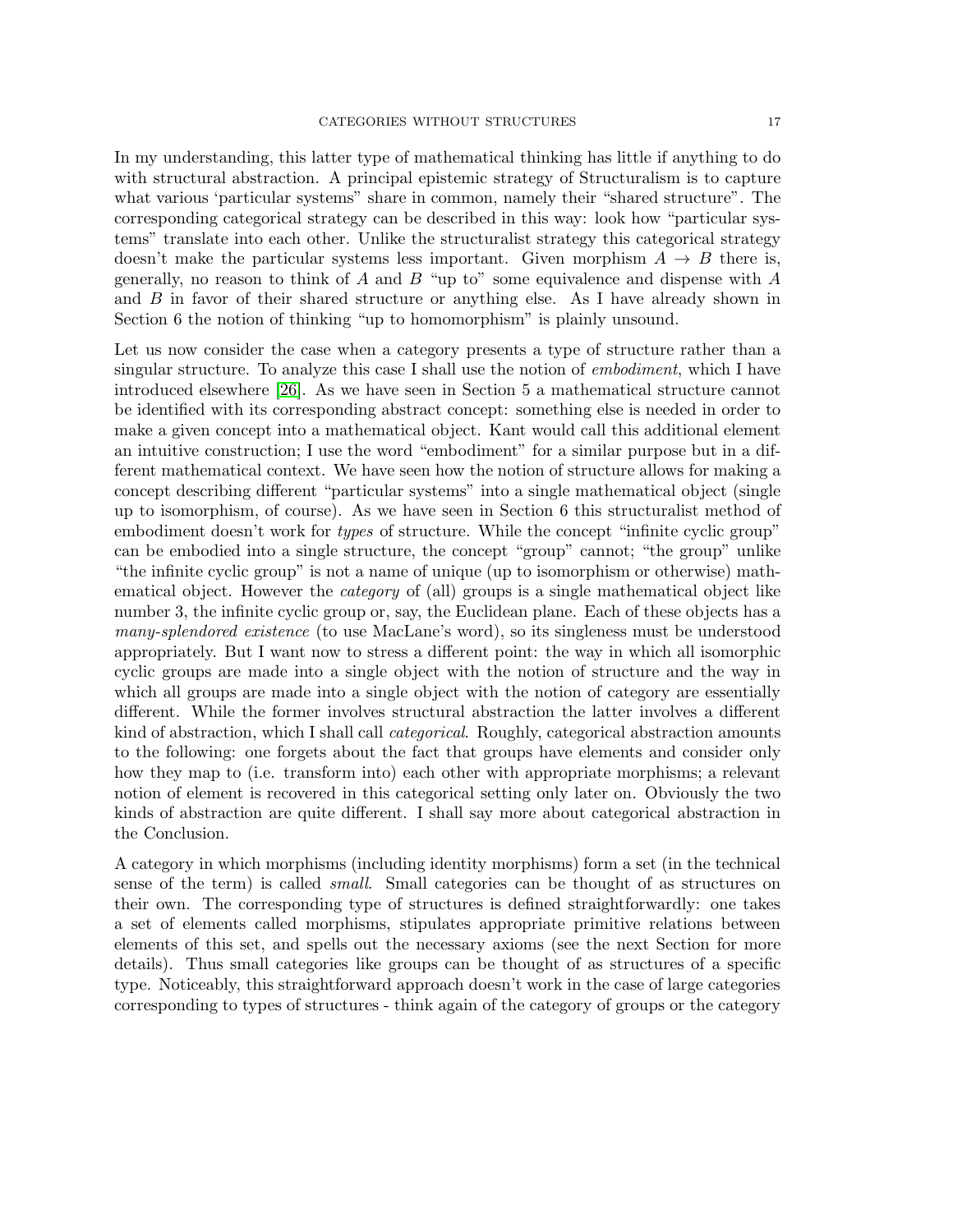of all small categories. Since morphisms of such categories form proper classes they cannot be described as structured sets. Although this may look like a minor technical difficulty, which can be resolved by an appropriate generalization of the usual notion of structure, this difficulty provides additional evidence that the structural approach, generally, doesn't work in Category theory. Instead of thinking of categories as structures (or generalized structures) of a particular type, it seems to me more reasonable to reverse the order of ideas and think of structures as categories or categorial constructions of a particular type. An immediate suggestion would be to identify structures with small categories. A more elaborate suggestion by Lawvere (in person) is to identify a structure with a functor from a small category to a large "background" category, say, that of sets.

To conclude this Section, let me stress that categories don't always represent particular structures or particular types of structure. Examples of this latter kind are today so popular only because they connect the new categorical mathematics with the older structuralist mathematics. But categorical mathematics also involves concepts and constructions that were first developed in a categorical setting, for example that of Grothendieck topology. One may expect that the further development of categorical mathematics will make such "purely categorical" concepts better known and more useful in various branches of mathematics; then the link between the categorical mathematics and its structural predecessor will become a historical nd philosophical rather than mathematical issue.

## 9. "THE CATEGORY OF CATEGORIES"

The idea of categorical foundations amounts to taking the notions of category, functor and/or some other related categorical notions as primitive and recovering the rest of mathematics on this basis. What are possible ways of realizing this project? In which precise sense can one consider category-theoretic notions as primitive? A way to do this, which immediately suggests itself, is to use in categorical foundations a modern version of Hilbertstyle axiomatic method after the example of standard set-theoretic foundations.

Consider a class of things called morphisms and three primitive relations: one that associates with every given morphism its source, one that associates with every given morphism its target, and, finally, one that associates with some (ordered) pairs of morphisms a third morphism called the composition of the given two morphisms. Then we need axioms to ensure that sources and targets of morphisms behave as identity morphisms (i.e. as *objects*), that two given morphisms are composable if and only if the target of the first morphism coincides with the source of the second morphism, and some other similar axioms. Finally we should assume that the composition of morphisms is associative. For the full list of such axioms I refer the reader to [\[18\]](#page-27-2). The axiomatic theory just described this author calls the elementary theory of abstract categories.

Lawvere's paper begins as follows: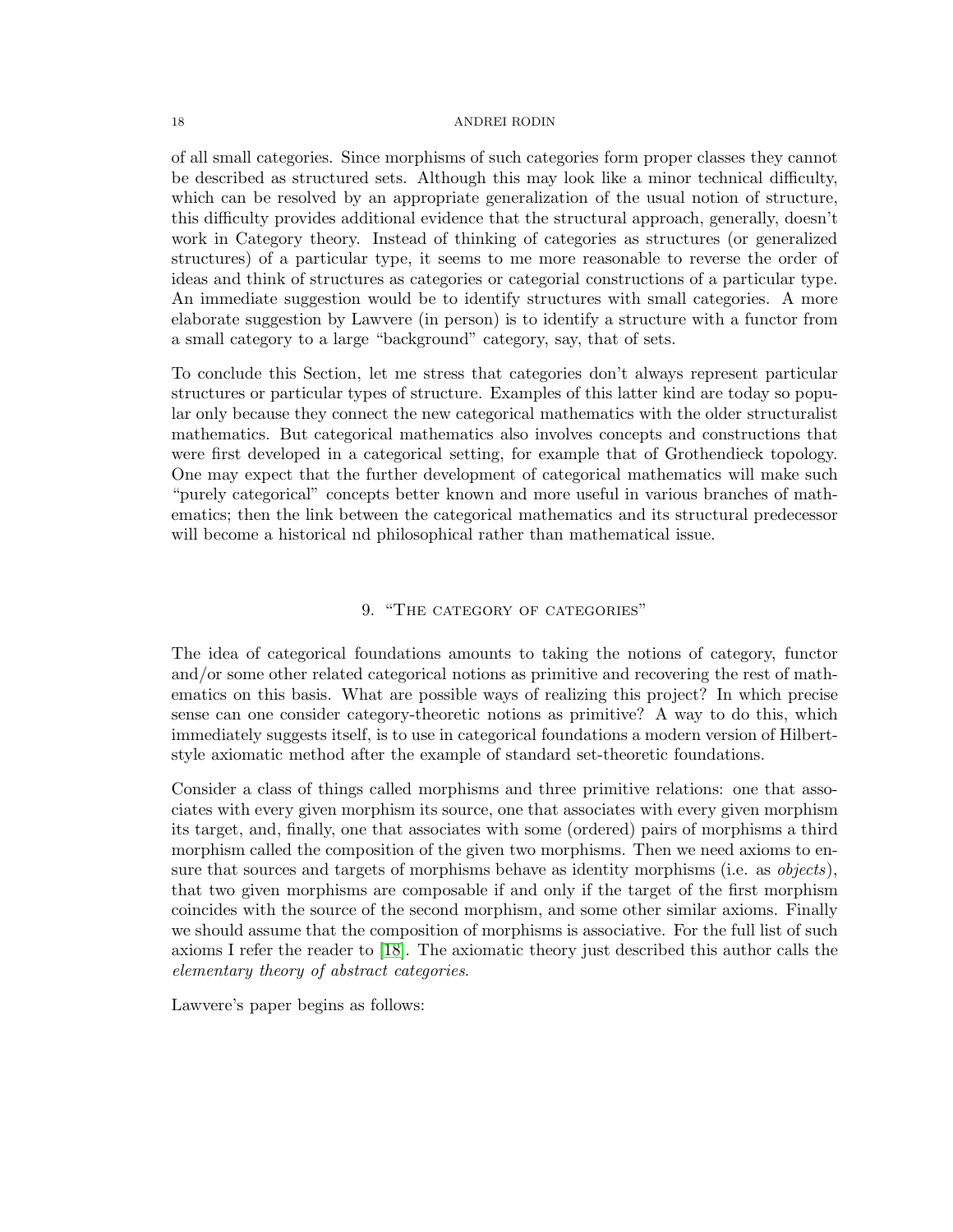In the mathematical development of recent decades one sees clearly the rise of the conviction that the relevant properties of mathematical objects are those which can be stated in terms of their abstract structure rather than in terms of the elements which the objects were thought to be made of. The question thus naturally arises whether one can give a foundation for mathematics which expresses wholeheartedly this conviction concerning what mathematics is about, and in particular in which classes and membership in classes do not play any role.

We see that Lawvere embraces Mathematical Structuralism here but at the same time rejects set-theoretic (and even more general class-based) foundations of mathematics. Since the Hilbert-style axiomatic method is essentially structural (see Section 3 above) Lawvere's method of building his *elementary theory of abstract categories* perfectly fits his stated purpose. After the introduction of the axioms of the elementary theory and providing some definitions on their basis Lawvere says:

By a category we of course understand (intuitively) any structure which is an interpretation of the elementary theory of abstract categories, and by a functor we understand (intuitively) any triple consisting of two categories and a rule T which assigns, to each morphism x of the first category, a unique morphism  $xT$  of the second category in such a way that ...

(follow the conditions of being structure-preserving). A problematic aspect of this first part of the paper concerns Mayberry's argument that Lawvere's elementary theory like any other theory built with the Hilbert-style axiomatic method requires some primitive (non-axiomatic) notion of collection, which cannot be identified with that of category [\[22\]](#page-27-7). The argument implies that the *elementary theory* and the corresponding elementary notion of category cannot be a genuine foundation. I agree with Mayberry on this point (this follows from my understanding of the relationships between Structuralism and Set theory explained in the beginning of Section 5), but unlike Mayberry I think that such a primitive notion of collection is dispensable in foundations of mathematics along with the Hilbertstyle structural axiomatic method itself. In what follows I shall sketch a different version of axiomatic method that seems to me more appropriate for categorical foundations. Let me now return to Lawvere [\[18\]](#page-27-2).

Lawvere's *elementary theory* is a preparatory step towards another theory of categories, which Lawvere calls *basic theory*. My claim is that unlike the elementary theory the *basic* theory is not structural, at least not in a similar sense. If I am right this shows that the main content of [\[18\]](#page-27-2) in fact doesn't agree with the structuralist agenda announced by the author in the beginning of his paper: Lawvere begins with structural reasoning but then proceeds with a very different agenda, which can be described as genuinely categorical.

The basic theory begins with a re-introduction of the notion of functor: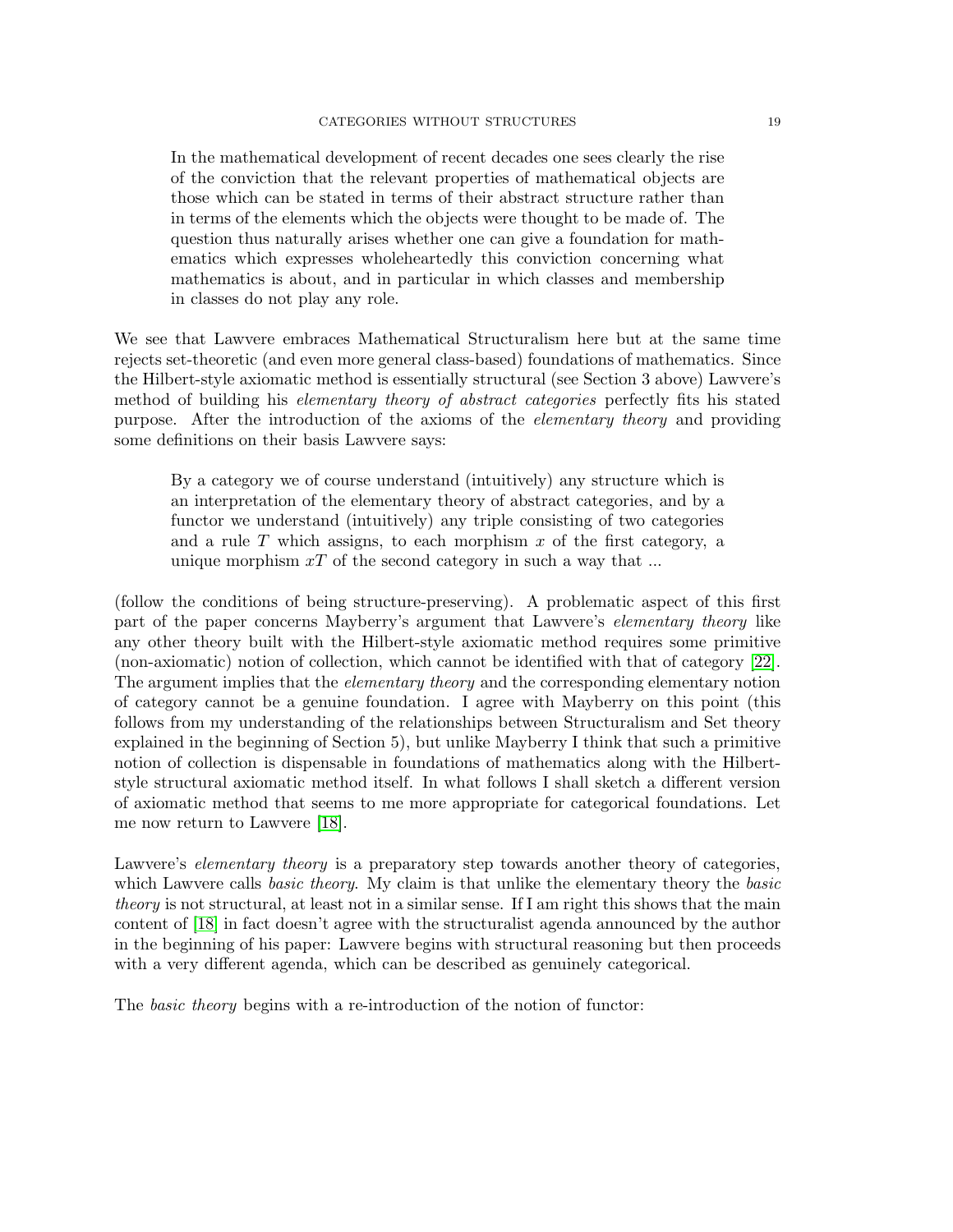Of course, now that we are in the category of categories, the things denoted by the capitals will be called categories rather than objects, and we shall speak of functors rather than morphisms.

This may sound like a mere terminological convention (rather than an alternative definition) but in fact it signifies a sharp change of perspective. The idea is now the following: given a preliminary notion of category (through the *elementary theory*), conceive of category  $C$  of all categories; then pick up from  $C$  an arbitrary object  $A$  (i.e., an arbitrary category) and finally specify A as a category by internal means of  $C$ , stipulating additional properties of  $C$  when needed. More precisely it goes as follows (I omit details and streamline the argument). Stipulate the existence of terminal object 1 in  $C$ , i.e., the object with exactly one incoming functor from each object of  $C$ . Then identify objects (= identity functors) of A as functors in C of the form  $1 \rightarrow A$ . Stipulate also the existence of initial object 0, i.e. the object with exactly one outgoing functor into each object of  $C$ . Then consider in C object 2 of the form  $0 \rightarrow 1$  and stipulate for it some additional properties among which is the following: 2 is a universal generator which means that:

**G** (generator): for all  $f$ ,  $g$  of the form:

$$
A \frac{f}{\longrightarrow} B
$$

and such that  $f \neq g$  there exist x such that:

$$
2 \xrightarrow{x} A \xrightarrow{f} B
$$

and  $xf \neq xg$ .

U (universal): if any other category N has the same property, then there are  $y, z$  such that:

$$
A \xrightarrow{y} B
$$

and  $yz = 2$ .

This allows Lawvere to identify functors (morphisms) of A as functors of the form  $2 \rightarrow A$  in C. The fact that  $\ell$  is the universal generator (it is unique up to isomorphism as follows from the above definition) assures that categories are determined "arrow-wise": two categories coincide if and only if they coincide on all their arrows. This new definition of functor also allows one to make sense of the notion of a component of a given functor of the form  $h$ :  $A \rightarrow B$ , which in the elementary theory is understood as a map m sending a particular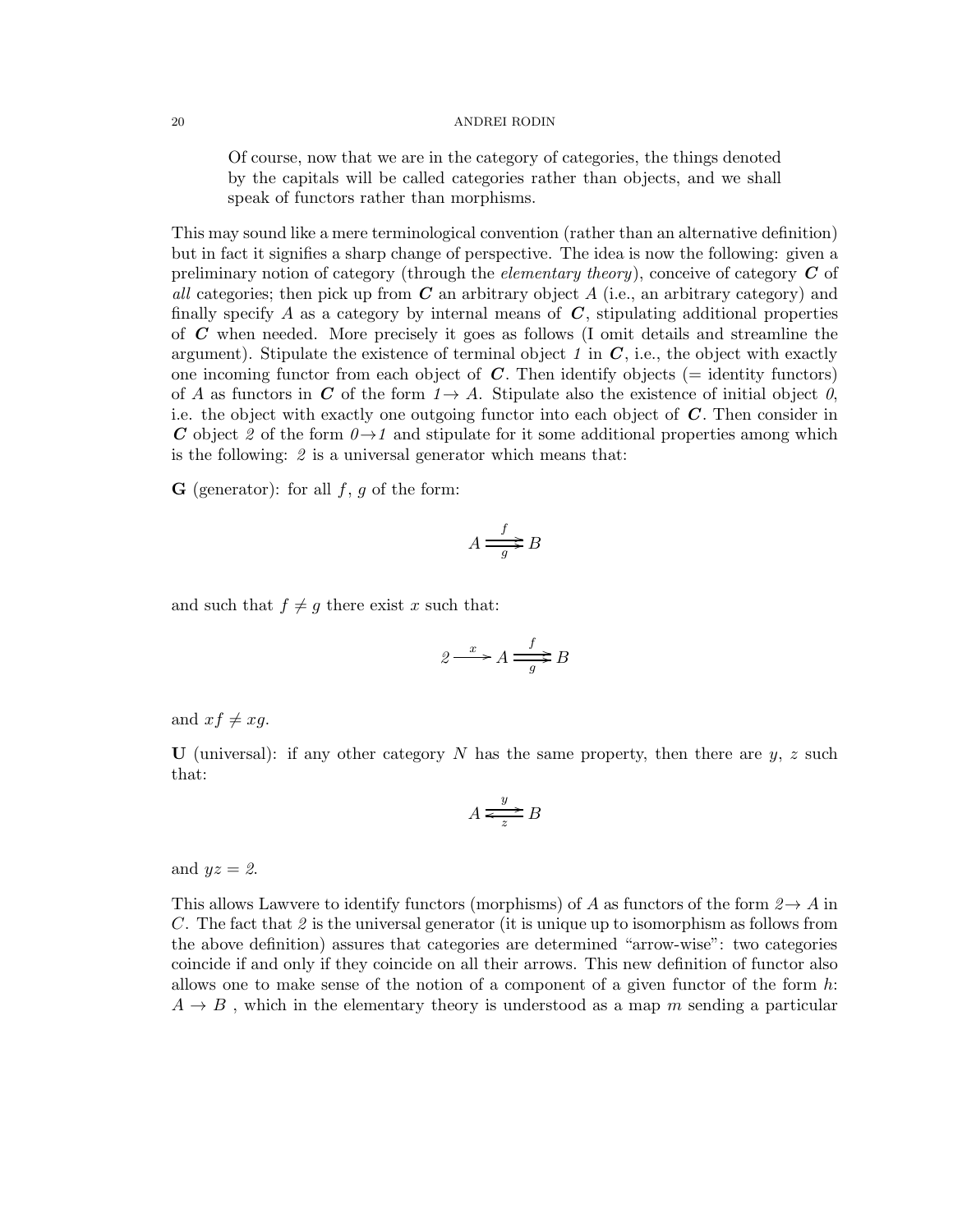morphism f of A into a particular morphism g of B. In the basic theory, m turns into this commutative triangle: [12](#page-20-0)



This, once again, significantly changes the whole perspective: categories and functors are no longer built "from their elements" but rather "split into" their elements when appropriate. Although the notion of functor as a structure-preserving map can be recovered in this new context it no longer serves for defining the very notion of functor. Rule  $T$  used by Lawvere for defining functors in the *elementary theory* disappears in the *basic theory* without leaving any trace.

Further consider this triangle which Lawvere denotes 3:



(It should satisfy a universal property which I omit). 3 serves for defining composition of morphisms in our "test-category" A as a functor of the form  $3 \rightarrow A$  in C. Finally, in order to assure the associativity of the composition Lawvere introduces category 4, which

<span id="page-20-0"></span><sup>12</sup>A categorical diagram is said to commute or be commutative when the compositions of all morphisms shown at the given diagram produce other morphisms shown at the same diagram in appropriate places, so that any ambiguity about results of the compositions is avoided. For example, saying this triangle



is commutative is simply tantamount to saying that  $fg = h$ . Morphisms resulting from composition of shown morphisms can be omitted at a commutative diagram when this doesn't lead to an ambiguity. For example, saying this square



is commutative is tantamount to saying that  $fg = hi$ .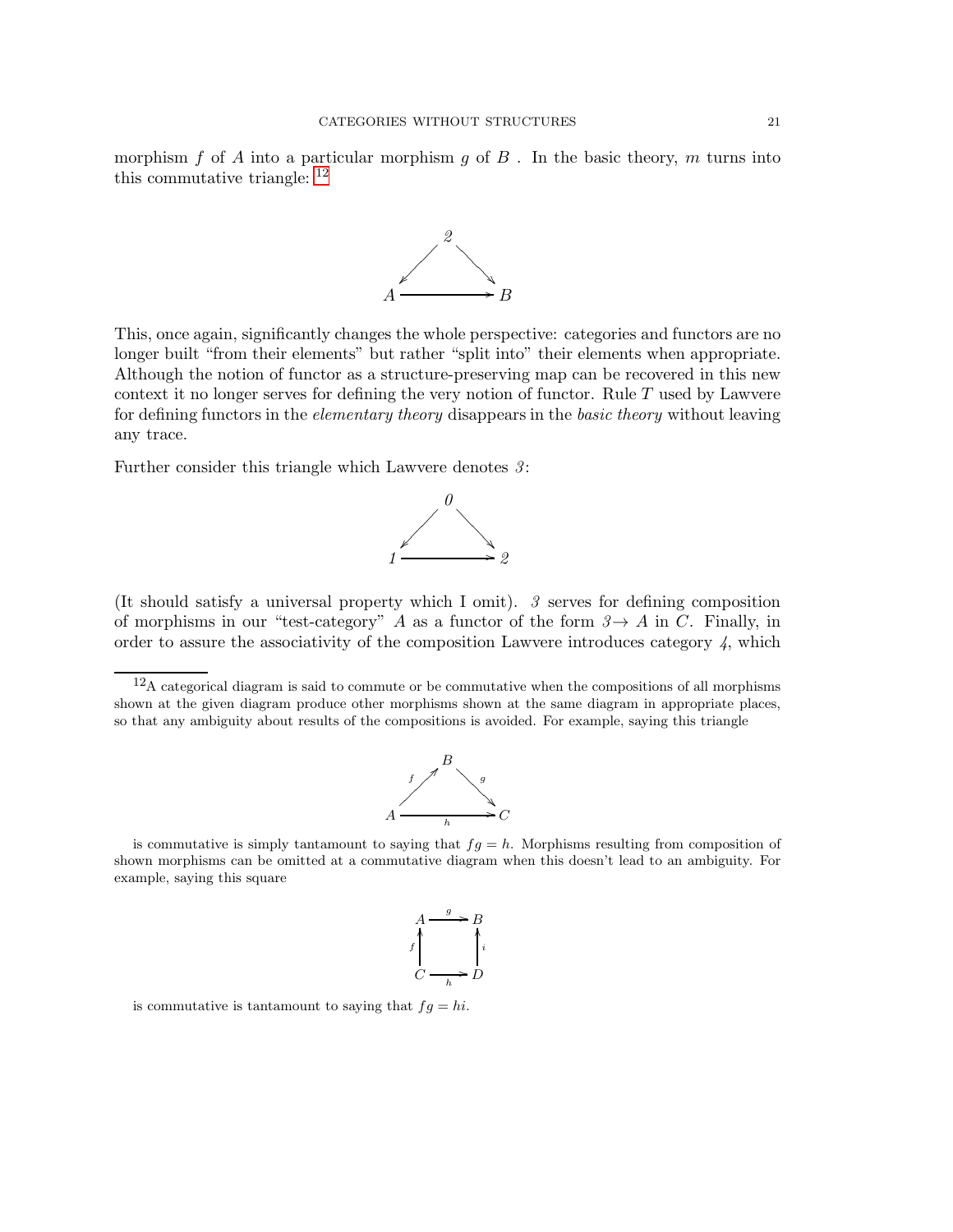is pictured as follows:



(The associativity concerns here the path  $0 \to 1 \to 2 \to 3$ .)

This construction provided with appropriate axioms makes A into an "internal model" of the elementary theory in the following precise sense: If  $F$  is any theorem of the *elementary* theory, then "for all  $A$ ,  $A$  satisfies  $F$ " is a theorem of the basic theory.<sup>[13](#page-21-0)</sup>

The following analogy with the set-theoretic mathematics helps to clarify the role of categories of categories in foundations. As long as the notion of set is not supposed to provide a foundation for mathematics, one thinks of sets after examples of sets of numbers, sets of points, and the like. But in a foundational axiomatic theory of sets like ZF there are no other sets but sets of sets, and every mathematical object like a number or a point is supposed to be a set. Similarly in a foundational axiomatic theory of categories there are no other categories but categories of categories and every mathematical object is ultimately a category.

# 10. Functorial Semantics, Sketch Theory and Internal Language

In order to see that Lawvere's basic theory unlike his elementary theory is not based on structuralist principles, and then to get an idea of non-structuralist principles behind this theory, it is instructive to take into consideration two similar approaches: Functorial semantics developed by the same author elsewhere [\[16\]](#page-27-8) and *Sketch theory* founded by Ch. Ehresmann in the 1960s and later developed by other people (see [\[27\]](#page-27-9) for an overview and further references).

Functorial semantics involves the presentation of mathematical theories as categories of a special sort; models of a given theory are functors from the theory to the background category of sets or another appropriate topos. The very idea of "interpretation" or "realization" of a given theory in a set-theoretic background obviously comes from the standard (due to Tarski) Model theory. Lawvere's functorial semantic can be seen as a category-theoretic version of the same basic construction. However, as we shall now see, this technical update comes with a significant revision of the structuralist background of Tarski's Model theory inherited from Hilbert's notion of axiomatic method.

<span id="page-21-0"></span> $13$ <sub>Isbell</sub> in his review [\[13\]](#page-26-10) of Lawvere's [\[18\]](#page-27-2) points to a technical flaw in Lawvere's proof of this theorem . This flaw is fixed, in particular, in [\[23\]](#page-27-10).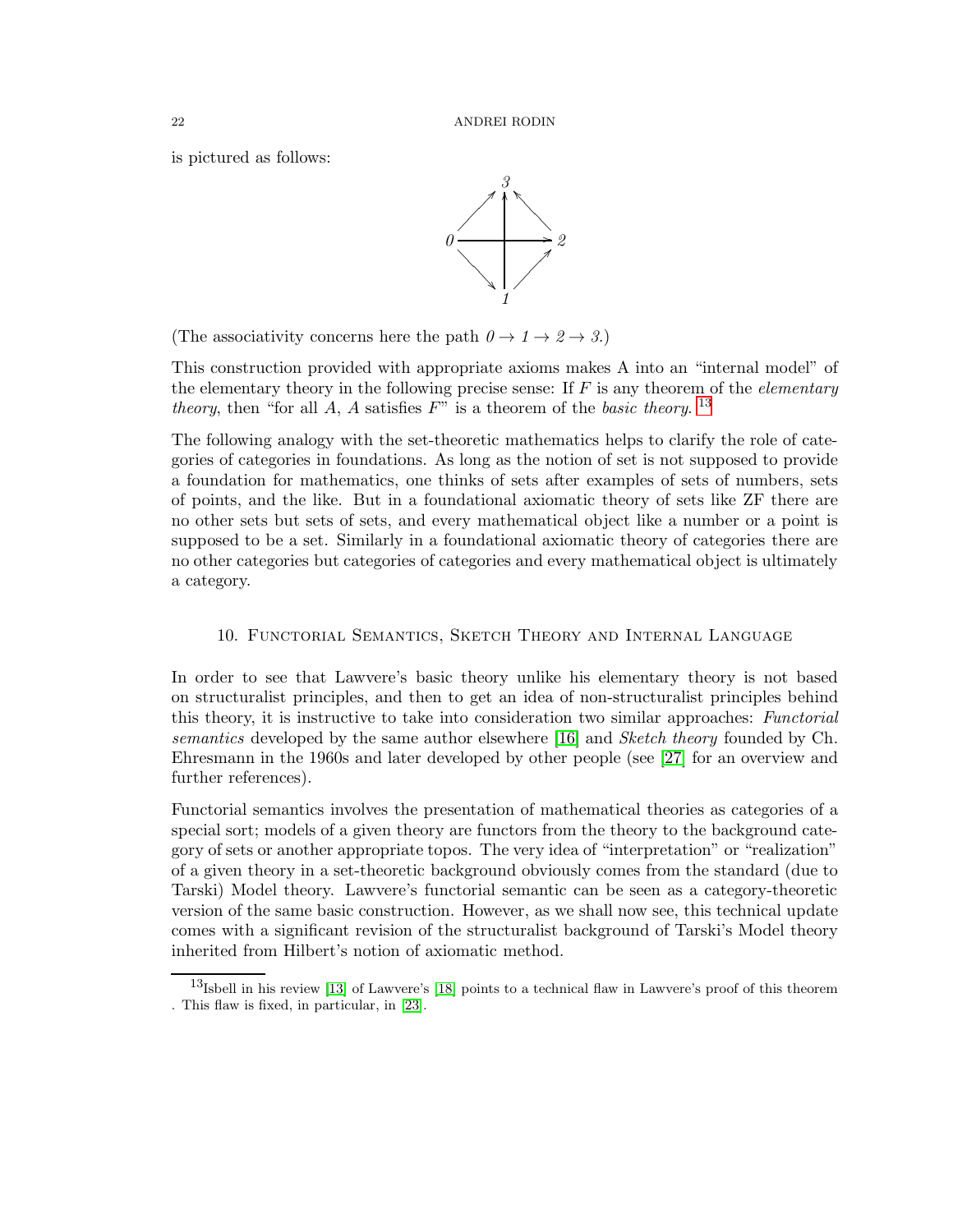In order to determine a theoretical structure, an axiomatic theory should be *categorical* , i.e., to have models that are all isomorphic. (Beware that this older sense of the term "categorical" has nothing to do with Category theory!). True, not all axiomatic theories built by the standard method satisfy this requirement; also true, non-categorical theories are usually not disqualified solely on this basis. Anyway, in the standard setting the categoricity of axiomatic theory is commonly (and usually as a matter of course) viewed as an epistemic gain while the lack of categoricity is viewed as a problem. As long as one commits oneself to Structuralism such an attitude is understandable: when a set of axioms fails to specify a model up to isomorphism it fails to specify a structure. Saying that a non-categorical theory determines many structures rather than one structure is somewhat misleading because such a theory, strictly speaking, doesn't specify any structure at all (cf. Section 3 above).

In the case of Lawvere's functorial semantics, the structuralist pursuit of categoricity turns into an absurdity. For the purpose of this construction is to produce a workable category of models rather than just one model up to isomorphism. In the functorial setting a theory determines a category, not a structure. This makes the structuralist thinking behind the axiomatic method as expressed by Hilbert in the above quote (Section 3) irrelevant. In the new setting:

The theory appears itself as a generic model [\[16\]](#page-27-8).

This means that the older structuralist distinction between abstract "formal" axiomatic theories, on the one hand, and their semantics, on the other hand, doesn't apply; what distinguishes a theory form its (other) models is its generic character rather than formal or abstract character.

The setting of Sketch theory is similar to that of Lawvere's Functorial semantics but in the former case generic categories are designed as "generic shapes" or "generic figures" rather than axiomatic theories. Unlike the case of Functorial semantics such generic categories are not supposed to have logical properties; in some approaches sketches are not even categories but directed graphs with an additional structure. It seems natural to think of sketches as "proto-structures" but this is somewhat misleading insofar as the usual notion of structure is concerned. A sketch doesn't represent a bunch of isomorphic systems but generates nonisomorphic systems (its models). These systems share their generic shape not in the same sense in which different systems are said to share the same mathematical structure. In fact they share a shape in a more straightforward sense: a given sketch is a common source of all of its models (i.e. specific functors from this given sketch to a background category). To "have the same source" is obviously an equivalence relation but this equivalence relation doesn't support anything like the structural abstraction. Unlike a shared structure a shared sketch is concrete (it is usually even supposed to be finite and easily pictured) while things generated by a sketch can be indeed described as abstract structures in the older sense because they are usually distinguished only up to isomorphism! Thus Sketch theory turns Structuralism upside down and in certain aspects reminds of more traditional ways of doing mathematics. Euclid's geometrical universe is generated by two generic figures, namely,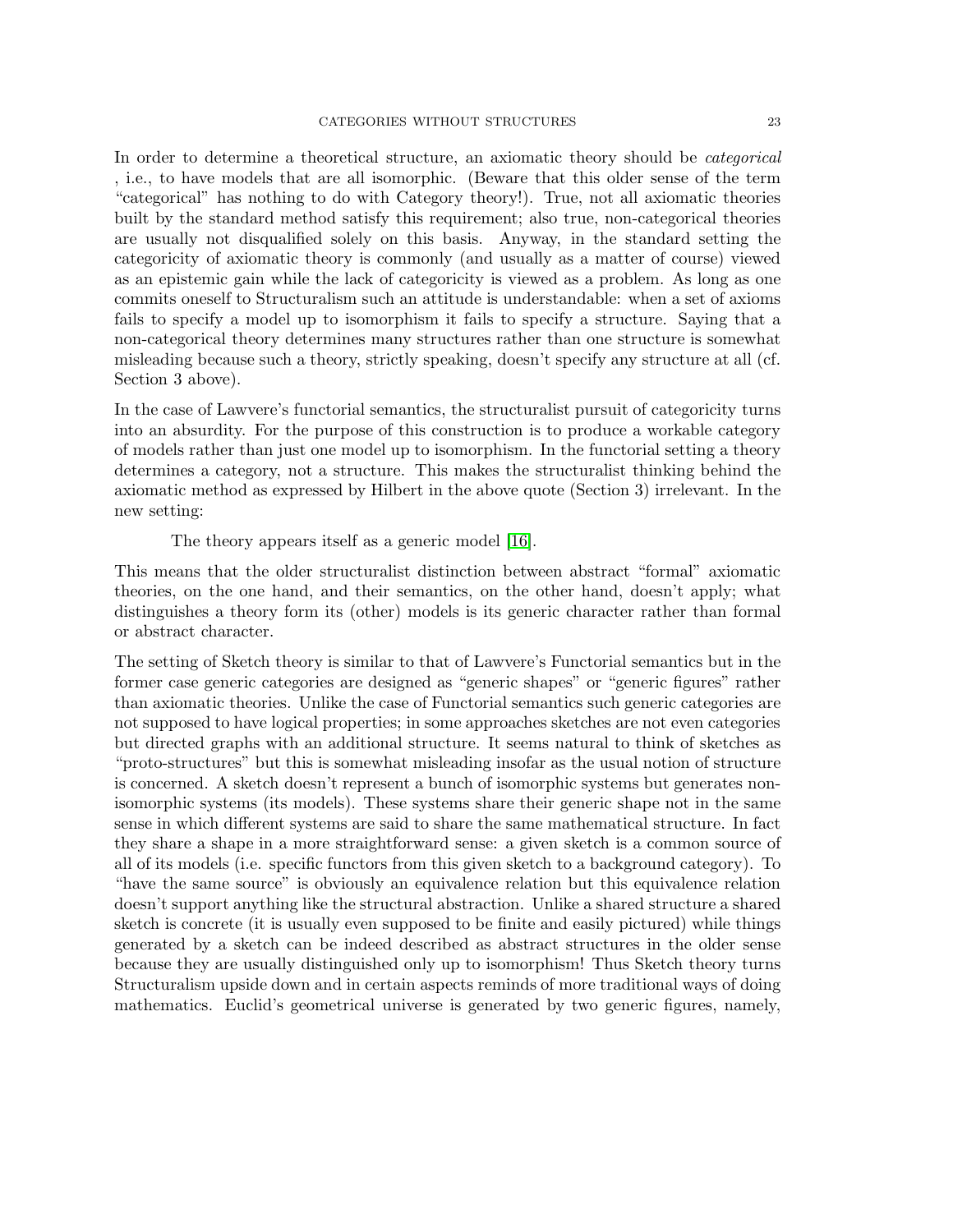the straight line and the circle, which is tantamount to saying that every geometrical object is constructed by ruler and compass. The analogy seems to me straightforward.  $^{14}$  $^{14}$  $^{14}$ 

Whether or not the new categorical approach to theory-building - differently realized in Functorial semantics, Sketch theory, and the basic theory of [\[18\]](#page-27-2) - can compete with the standard Hilbert-style structural approach remains an open question. The considered constructions don't allow one to claim that this new approach can work independently: we have seen that Lawvere's *basic theory* depends on the structural *elementary theory*, Functorial semantics is developed by this author similarly in two steps, and Sketch theory in its existing form uses Set theory and usually doesn't make foundational claims at all. However there is no reason either to claim that the pre-theoretical notion of collection involved in the standard set-theoretic foundations is indispensible in foundations of mathematics (cf. Mayberry's argument in Section 9 above). It can be replaced by a primitive pre-theoretic notion of category that involves common intuitions about processes (transformations) and their composition. What remains a problem is how to upgrade this pre-theoretic notion of category to a theoretical one without using other means but properly categorical.

Which means and constructions may qualify as "properly categorical" in a foundational context also remains an open question but I think that the standard machinary of firstorder logic used in [\[18\]](#page-27-2) and later in [\[23\]](#page-27-10) for writing down axioms of Category theory after the example of Set theory does not qualify as such. Category theory suggests a change of the traditional conception of logic, which is analogous to the change of the traditional conception of geometry that occurred in the 19th century when people stopped thinking about "the" geometrical space as a universal container of geometrical objects and learned to think about spaces as objects and about objects as spaces with the notion of intrinsic geometry of a given geometrical object. In the first half of the 20th century people learned to think about systems of logic as objects living in larger meta-logical frameworks. Category theory showed how one can think about objects (i.e., appropriate categories) as systems of logic with the notion of internal language of a given category [\[15\]](#page-26-11). This reciprocal move that allows one to avoid the bad infinity of meta-meta.....-logics and meta-meta.... mathematics in foundations of mathematics has immense philosophical importance and I think that it has to be taken into account in categorical foundations. This is why the presence of a self-standing system of logic representing alleged universal laws of reasoning seems me inappropriate in categorical foundations. A candidate for replacement can be a version of Sketch logic developed in the vein of [\[28\]](#page-27-11) and [\[5\]](#page-26-12). I leave this issue for a further study.

<span id="page-23-0"></span> $14$ Does this mean that Ehresmann misconceived of his own invention when he thought of Sketch theory as a general theory of structure? I don't think so. A general theory of structure should not be necessarily a structural theory and should not provide a support for Structuralism as a philosophical view about mathematics.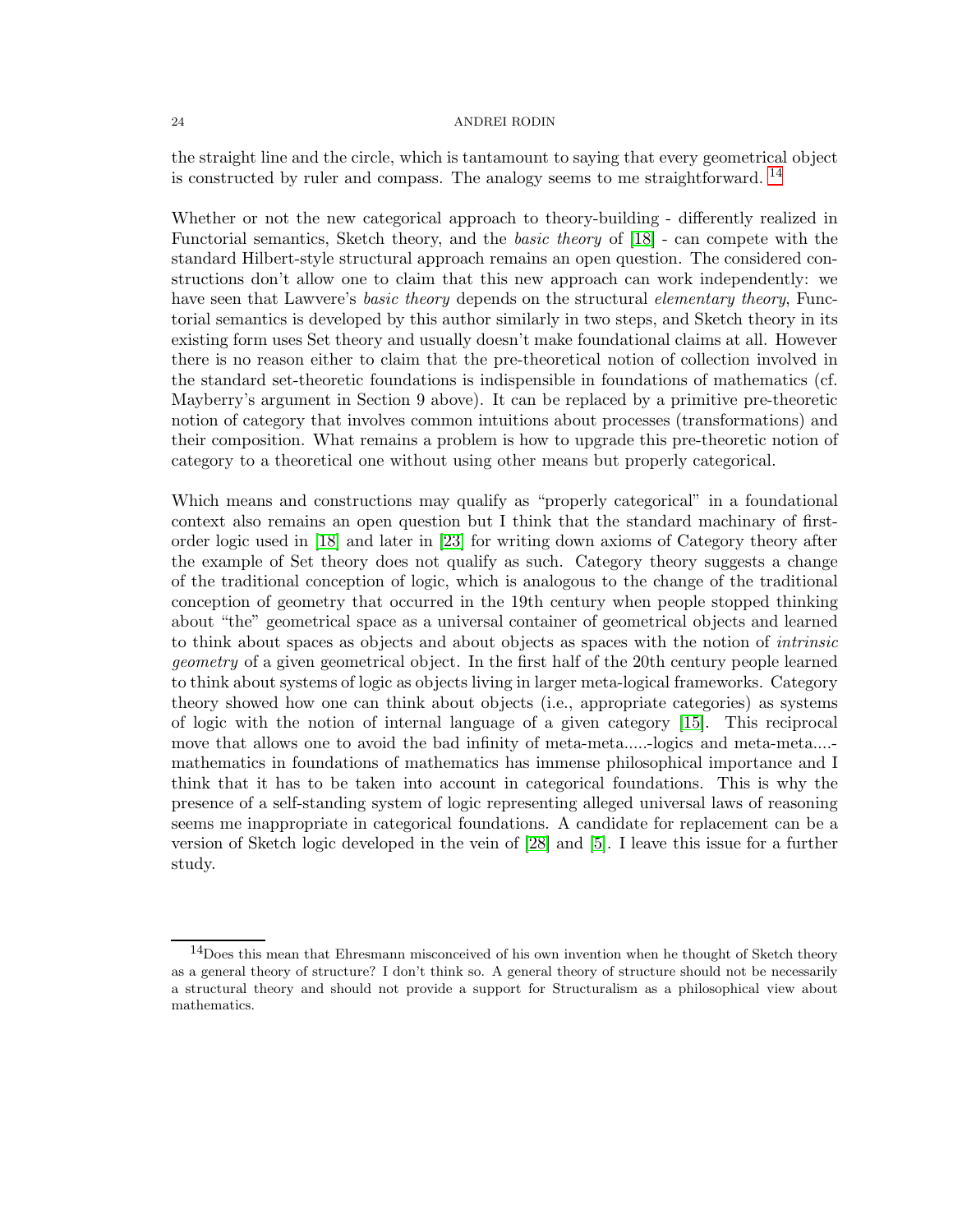#### CATEGORIES WITHOUT STRUCTURES 25

#### 11. Conclusion: a categorical perspective in and on mathematics

I hope to have convinced the reader that the project of categorical foundations requires a new philosophical view on mathematics, which the traditional Structuralism cannot possibly provide. Let me now try to summarize this new categorical view by contrasting it with the structuralist view. What matters in the categorical mathematics is how mathematical objects and constructions transform into each other, not what (if anything) remains invariant under these transformations. So categorical mathematics is a theory of abstract transformation, not a theory of abstract form. A theory in categorical mathematics is a generic model (Lawvere) rather than a scheme (Hilbert).

The categorical view on mathematics - as distinguished from categorical foundations of mathematics in the sense articulated in the previous Section - suggests a new understanding of the role of history of mathematics in mathematics itself. In the above Introduction I argued that older and recent formulations of the Pythagorean theorem cannot be identified through a merely linguistic translation. Here I strengthen this claim as follows: different versions of this theorem don't share any invariant content; such invariant content is not necessary in order to qualify these formulations as formulations of the same theorem. For the reader's convenience I quote here this example again:

(1) In right-angled triangles the square on the side subtending the right angle is equal to the squares on the sides containing the right angle.

(Proposition 1.47 of Euclid's Elements).

(2) If two non-zero vectors x and y are orthogonal then $(y - x)^2 = y^2 + x^2$ 

([\[6\]](#page-26-1), slightly modified as explained in Footnote 2):

Since there is no linguistic translation between  $(1)$  and  $(2)$ , one may look for a translation of a different sort. Such translations certainly exist but (and this is crucial for my argument) they all lead in one direction, namely from  $(1)$  to  $(2)!$  There are many ways in which Euclid's geometry can be interpreted in modern terms; [\[6\]](#page-26-1) is just one way of doing this among many others. But there is evidently no way to spell modern geometry in Euclid's terms. (As I have explained in the Introduction we must talk here about translation between corresponding theories, not only about translation between separate propositions.) Our history in general and our intellectual history in particular develops from the past to the future, not the other way round; there is no symmetry between the past and the future. Since sound translations between  $(1)$  and  $(2)$  go in one direction none of them is reversible. According to the argument given in the Section 6, this implies that no such translation allows for the identification of an invariant. Thus the existence of sound translations between theories doesn't imply that these theories share anything like an invariant content. There is no essence, no conceptual core preserved by the translation of (1) into (2). But why in this case should we count them as different versions of the same theorem?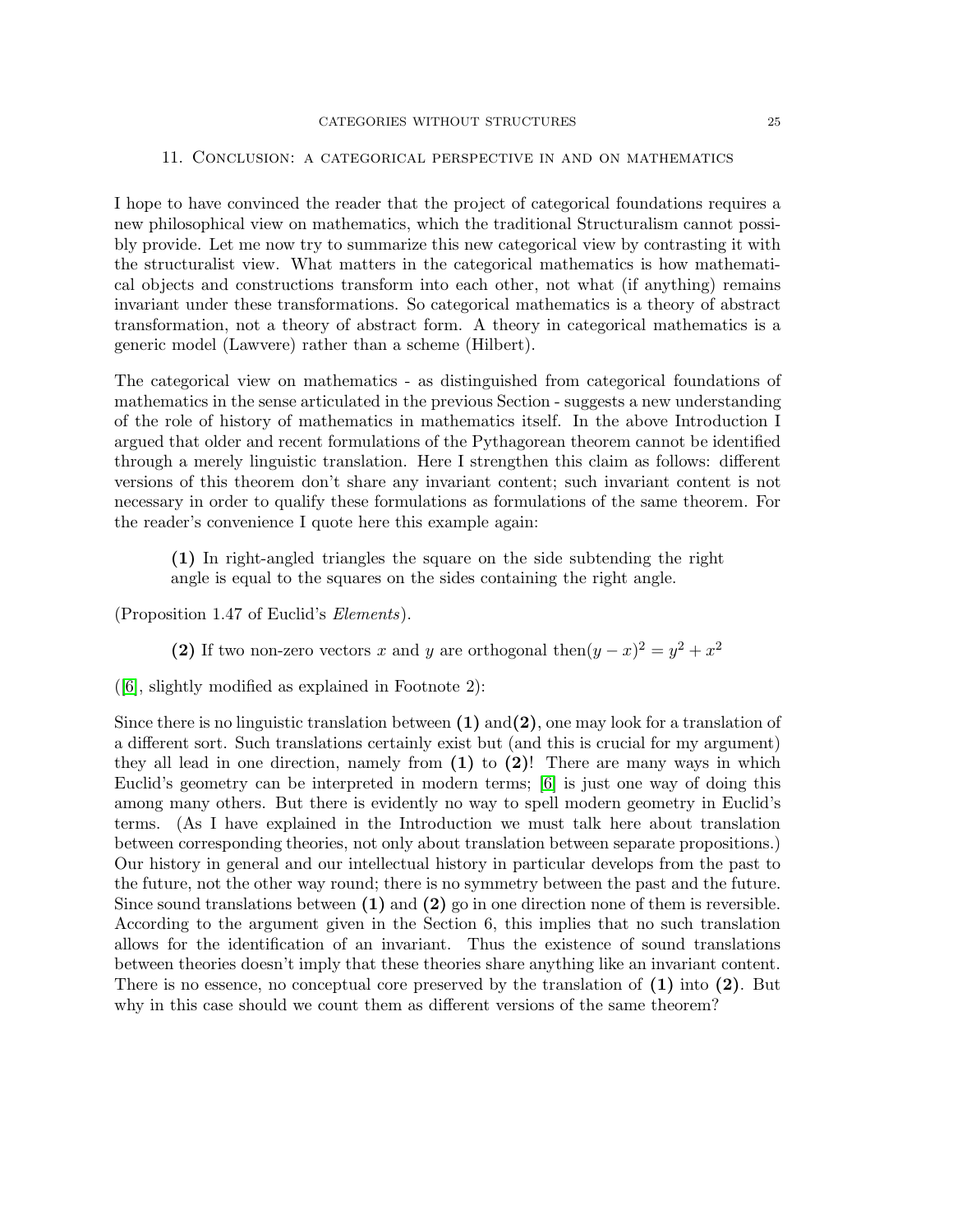My answer is this: the Pythagorean theorem (as distinguished from its formulations by Euclid and Doneddu) is a particular component of the translation of Euclid's geometry into modern terms proposed by Doneddu, which takes  $(1)$  into  $(2)$ . I have in mind the categorical notion of the component of a functor explained above in the Section 9. A similar criterion of identity can be applied, mutatis mutandis, to theories and to particular mathematical objects. As far as we are talking about translations like [\[6\]](#page-26-1), which are made with the intent to modernize older mathematical contents, my proposed understanding of the identity of this content amounts, roughly, to the identification of this content with its conceptual history. From this point of view different versions of the Pythagorean theorem produced at different times with different foundations can be described as different temporal stages of the same conceptual entity (i.e. the same collective intellectual process) persisting through time. Noticeably, this persisting entity doesn't reduce to the set of its temporal stages because such a reduction forgets about translations between these stages, which from my categorical viewpoint are the most essential. A mathematical notion is not a set of its temporal stages but a category of translations between these stages. I would like also to stress that in spite of the tendency to consensus alternative foundations of mathematics and alternative theories based on these different foundations can be well developed by contemporaries. So what has been just said about translations between mathematical theories produced at different epochs also applies to alternative contemporary approaches.

The reader may wonder if by promoting categorical foundations of mathematics and insisting on the importance of the pedagogical aspect of foundations (in the above Introduction) I am suggesting another radical reform of school mathematics similar to that suggested by enthusiasts of set-theoretic structural mathematics in the 1960s. This latter reform, undertaken simultaneously in many countries and known in the US under the name of New Maths, was an attempt to conform the elementary mathematical education to the current views on foundations: kids were supposed to learn about sets and elementary structures rather than solve traditional geometrical problems with compasses and ruler and the like [\[1\]](#page-26-13). Later this reform was commonly recognized as a pedagogical failure [\[14\]](#page-26-14).

Although basic elements of Category theory just like elements of Set theory can be learned at early stages of mathematical education (see [\[20\]](#page-27-12)) the categorical view on mathematics outlined above suggests a different pedagogical strategy. An average today's elementary mathematical textbook presents a mixture of patterns of mathematical reasoning coming from various historical epochs: it usually contains some elements of Euclid-style synthetic geometry, some Cartesian-style elementary symbolic algebra, some oldish analytic geometry, some elements of Set theory. In my view such a diversity of styles and contents is quite justified because older approaches continue play a role in today's mathematical practice. Pupils definitely need to learn something about older ways of doing mathematics, not just learn older mathematical contents presented in a recent fashionable form. In other words, today's foundations of mathematics must have a historical dimension and include most of the significant older foundations. Recall Lawvere's words quoted in the Introduction concerning the role of foundations in clarifying the "origins and generals laws of development" of a science.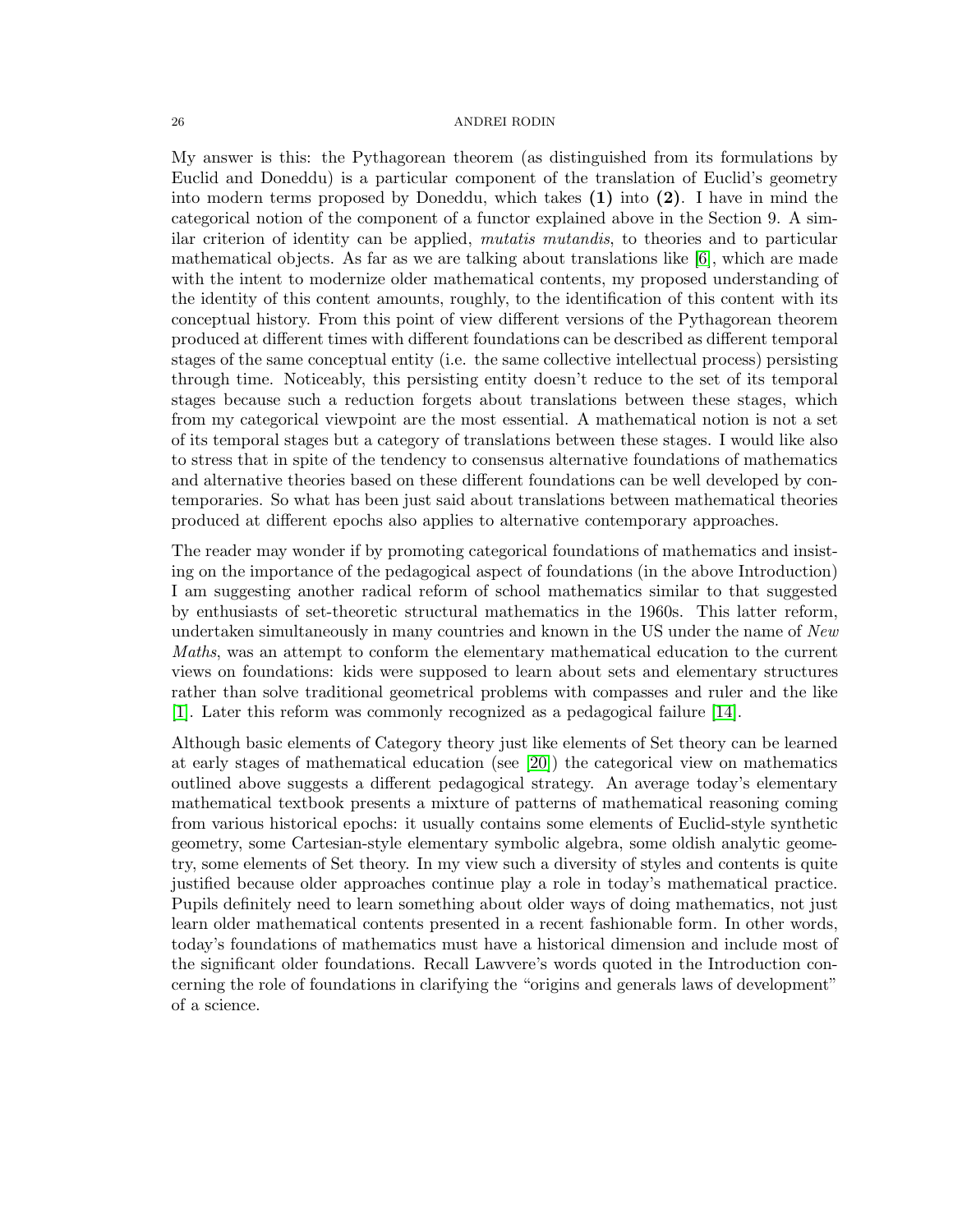A major problem with such a historical approach in mathematics education is that it appears to be incompatible with the usual notion of axiomatic method. Facing this problem, today's textbooks, written after the failure of the New Maths, often compromise severely against the classical standard of systematicity without suggesting any replacement.

My proposed solution of this problem is this: a modern mathematical textbook should provide a few different versions of axiomatic method rather than one. Basic patterns of Euclid-style, Cartesian-style, Hilbert-style and Bourbaki-style theory-building should be definitely included. Radical differences between these approaches should be articulated rather than hidden. The controversial dialectical nature of foundations of mathematics should be stressed rather then kept as a Pythagorean secret. Categorical foundations should be treated not only as a basis of an important part of recent mathematics but also as a means of organization the above diverse contents into a systematic whole. Teaching different ways of doing mathematics the teacher should show how to translate between mathematical contents developed on different foundations without trying to smooth the differences between these foundations. Given today's overwhelming flow of rapidly updating information such a translation skill is crucially needed in any domain of activity including mathematics. A coherent translation is possible even when no invariant structure is available.

#### **REFERENCES**

- <span id="page-26-13"></span><span id="page-26-2"></span>[1] I. Adler. The New Mathematics. John Day and Co (New York), 1972.
- [2] S. Awodey. Structure in mathematics and logic: A categorical perspective. Philosophia Mathematica,  $3(4):209 - 237, 1996.$
- <span id="page-26-7"></span><span id="page-26-3"></span>[3] N. Bourbaki. Elements de mathematique. Masson (Paris), 1939-1983.
- [4] N. Bourbaki. The architecture of mathematics. The American Mathematical Monthly, 57(4):221 232, 1950.
- <span id="page-26-12"></span>[5] Z. Diskin and U. Wolter. A diagrammatic logic for object-oriented visual modeling, forthcoming. To appear in ENTCS.
- <span id="page-26-1"></span><span id="page-26-0"></span>[6] A. Doneddu. Geometrie Euclidienne. Plane (Paris), 1965.
- <span id="page-26-6"></span>[7] Euclides. Opera omnia. Lipsiae, 1883-1886.
- [8] G. Frege. Die Grundlagen der Arithmetik, eine logisch mathematische Untersuchung ber den Begriff der Zahl. Breslau: W. Koebner, 1884.
- <span id="page-26-4"></span>[9] G. Frege. On the Foundations of Geometry and Formal Theories of Arithmetic. Yale University Press, 1971.
- <span id="page-26-5"></span>[10] G. Hellman. Structuralism, mathematical, 1978. forthcoming in The Encyclopedia of Philosophy 2d Ed. (MacMillan), available at www.tc.umn.edu/ hellm001/.
- <span id="page-26-9"></span><span id="page-26-8"></span>[11] G. Hellman. Three varieties of mathematical structuralism. Philosophia Mathematica, 2(9):184–211, 2001.
- <span id="page-26-10"></span>[12] D. Hilbert. Foundations of Geometry. OpenCourt, 1980 (1899).
- <span id="page-26-14"></span>[13] J.R. Isbell. Review of lawvere:1966. Mathematical Reviews, 34, 1967.
- <span id="page-26-11"></span>[14] M. Kline. Why Johnny Cant Add: the Failure of New Maths. St James Press (New York, London), 1973.
- [15] J. Lambek and Scott P. J. Introduction of Higher-Order Categorical Logic. Cambridge University Press, 1986.